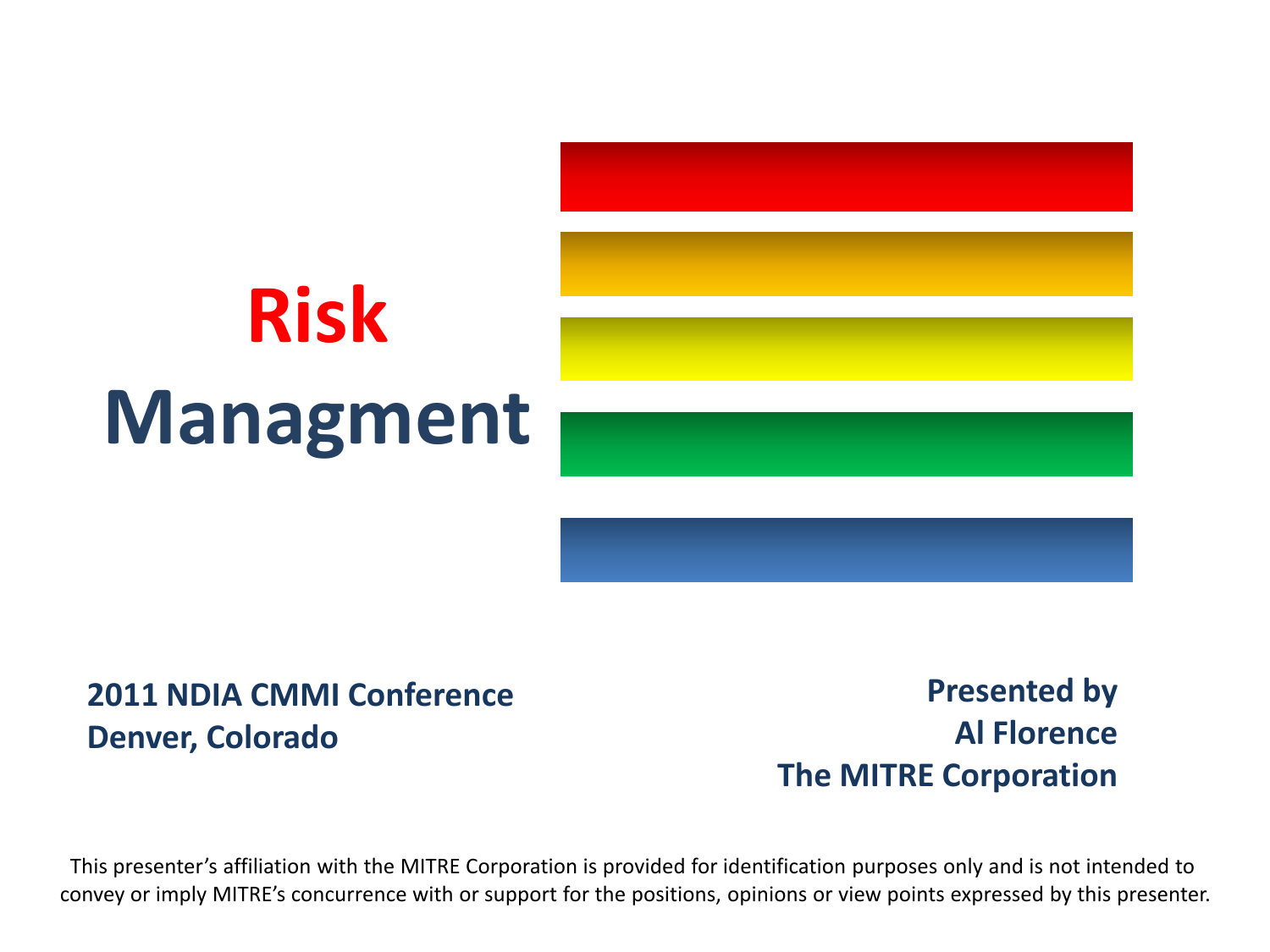### **Agenda**

### • *Introduction*

- Reasons for Risk Management
- Risk Management
- Questions/Discussion
- References
- Contact Information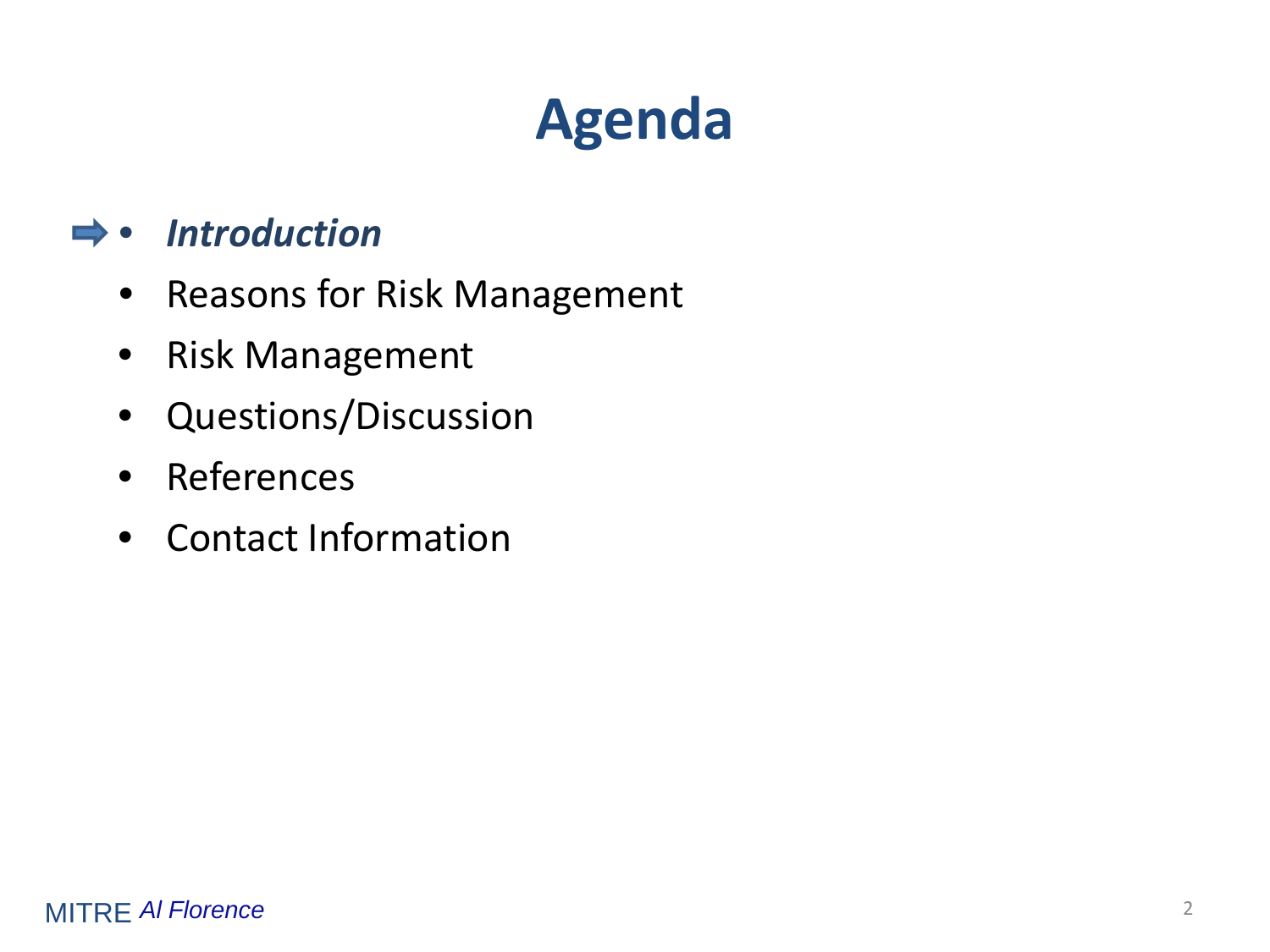# **Introduction**

### **Definitions**

- Risks (IEEE Std 1540-2004; Standard for Software Life Cycle Processes)
	- Program and project risks are the likelihood of an event, hazard, threat, or situation occurring and its undesirable consequences
- Risk (Project Management Body of Knowledge PMBOK)
	- An uncertain even or condition that, if it occurs, has a positive or negative effect on project's objectives
- Issues (QATAR National Project Management)
	- An issue is something currently happening that is having a negative impact on the project and requires resolution for the project to proceed successful
- Issues
	- An issue can be associated with a risk if the risk is realized; has occurred
- Opportunity (The American Heritage Dictionary)
	- A favorable or advantageous combination of circumstances
	- A chance for progress or advancement
- Opportunity (PMBOK)
	- A condition or situation favorable to the project, a positive set of circumstances, a positive set of events, a risk that will have a positive impact on project objectives, or a possibility for positive chances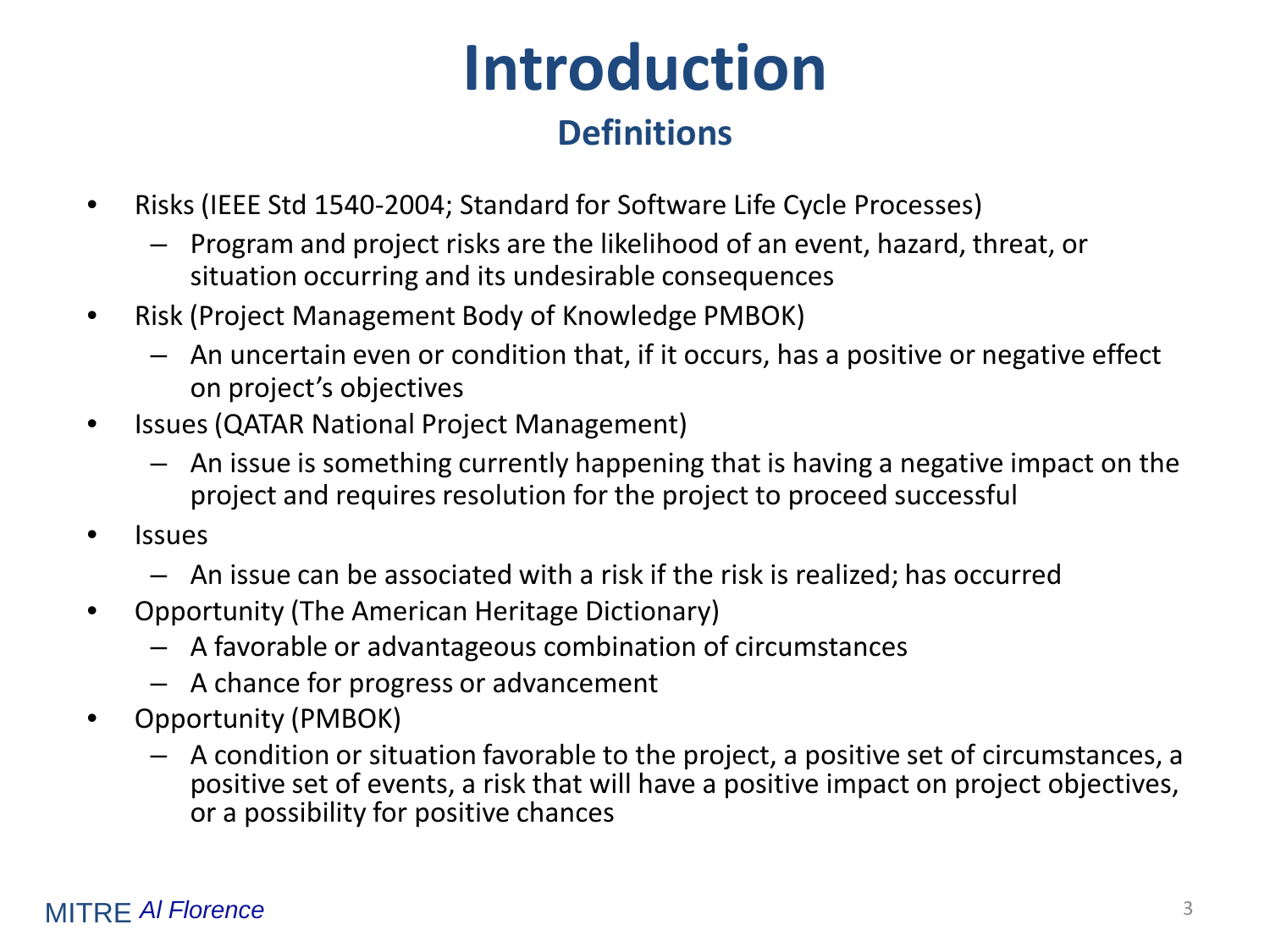### **Introduction Definitions**

- Risk Response
	- The process of developing options and actions to enhance opportunities and reduce threats to project objectives PMBOK
	- Includes Mitigation and Contingencies
	- Includes acceptance of the risk or issue consequence
- Mitigation
	- Risk mitigation implies an elimination or reduction in the probability of risk occurrence PMBOK
- Contingency
	- Issue contingency implies an elimination or reduction of the impact of issues or alternative actions taken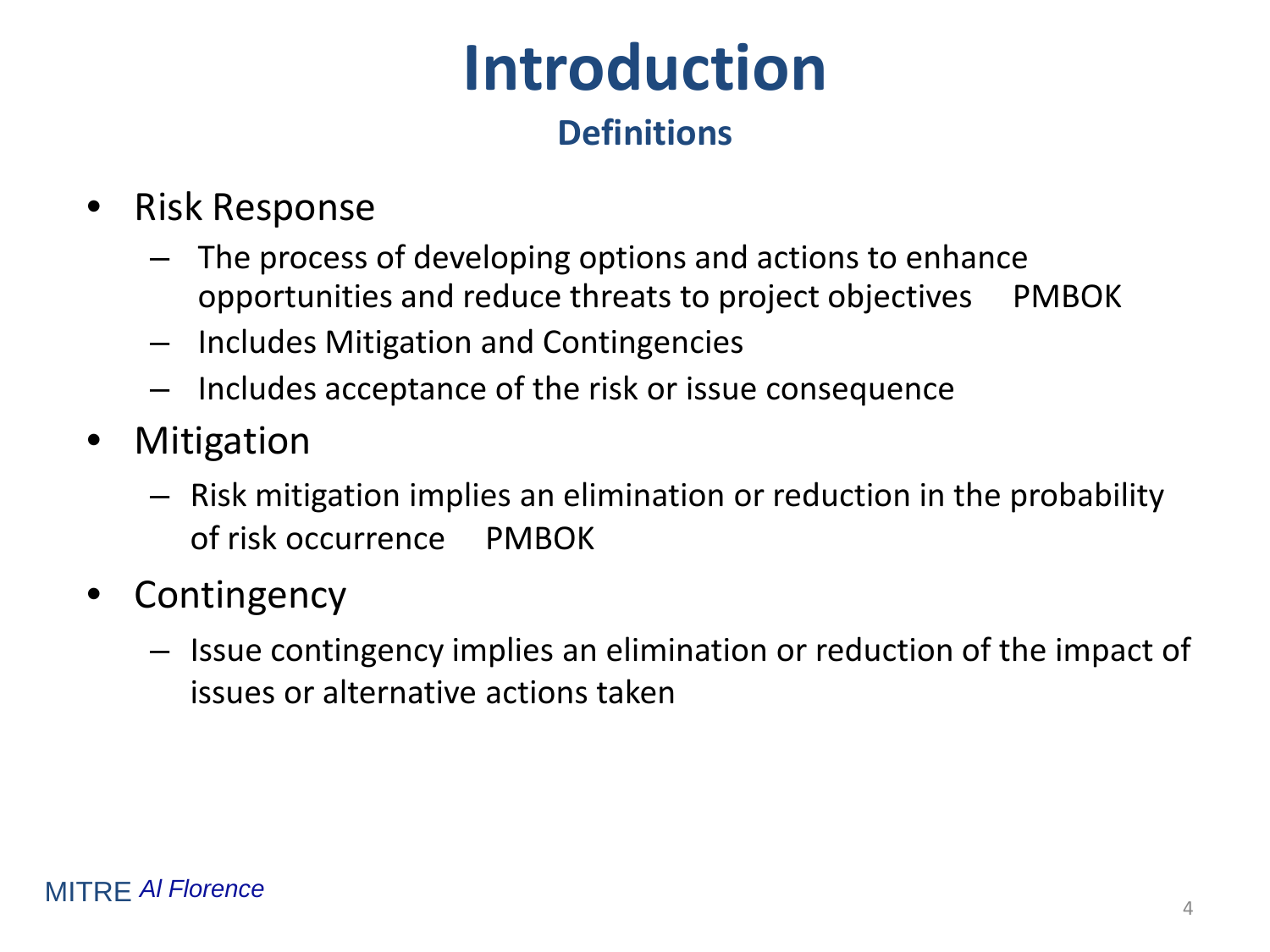### **Introduction**



*\*Managing Risks, Methods for Software Systems Development; Dr. Elaine M. Hall, SEI Series in Software Engineering \*\*Focus of this presentation* 

#### MITRE *Al Florence*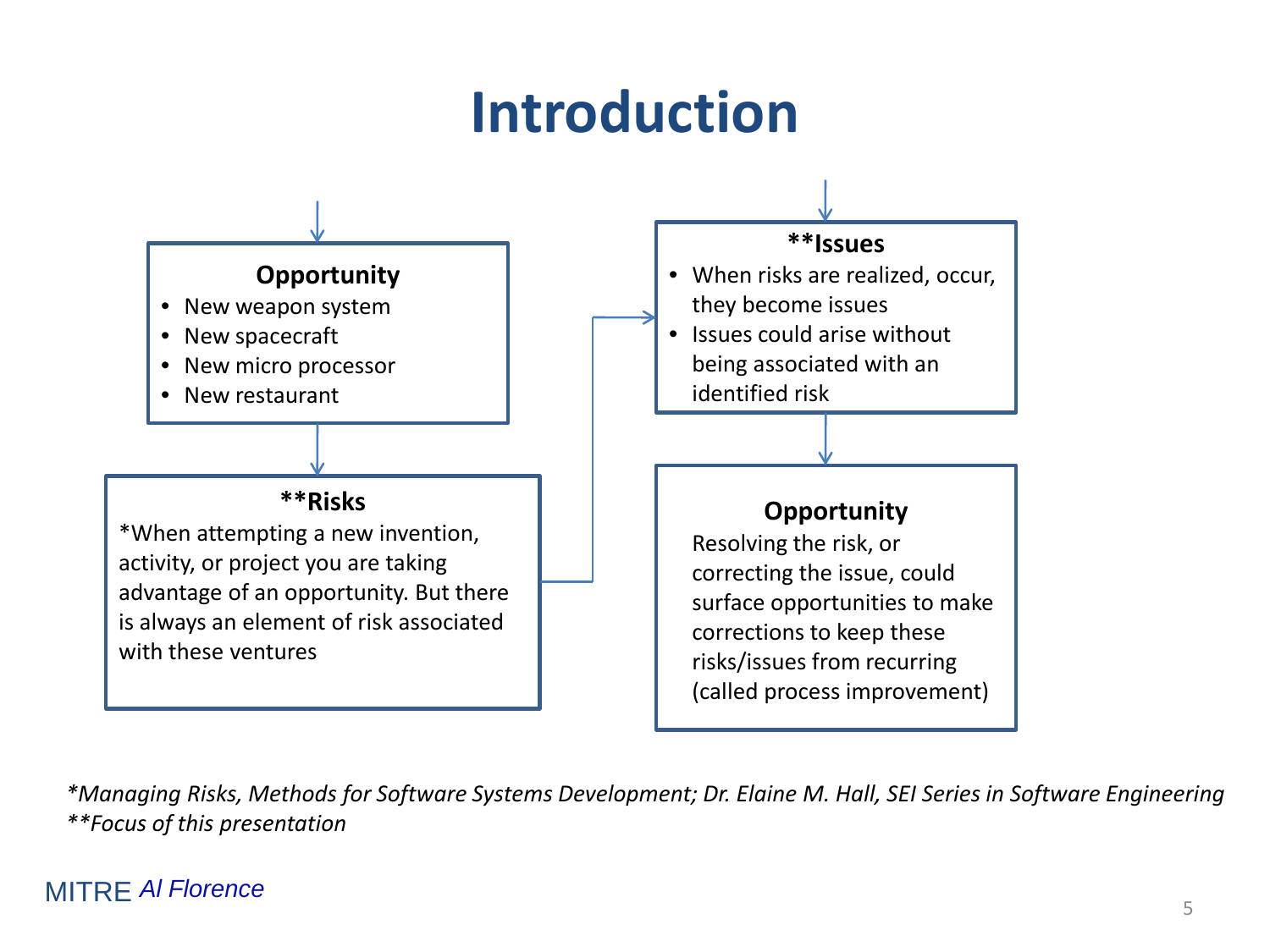### **Where Are We**

• Introduction

### • *Reasons for Risk Management*

- Risk Management
- Questions/Discussion
- References
- Contact Information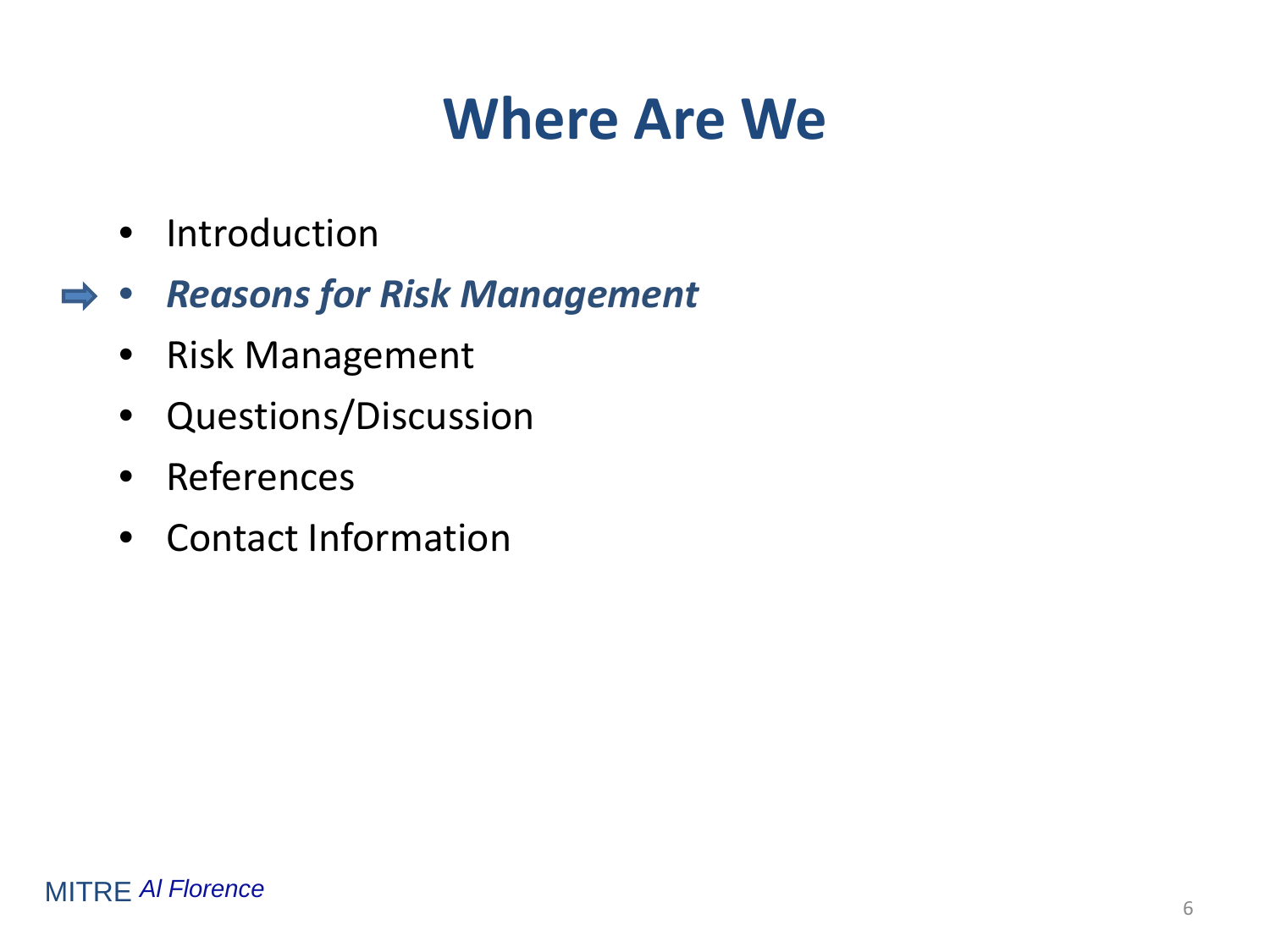### **Reasons for Risk Management**

- When developing, delivering, and acquiring systems and products
	- developers and acquirers face many challenges
- Challenges can exist with many items and activities:
	- Cost
	- Schedule
	- Technical
	- Management
	- Programmatic
	- Process
	- Performance
	- Others?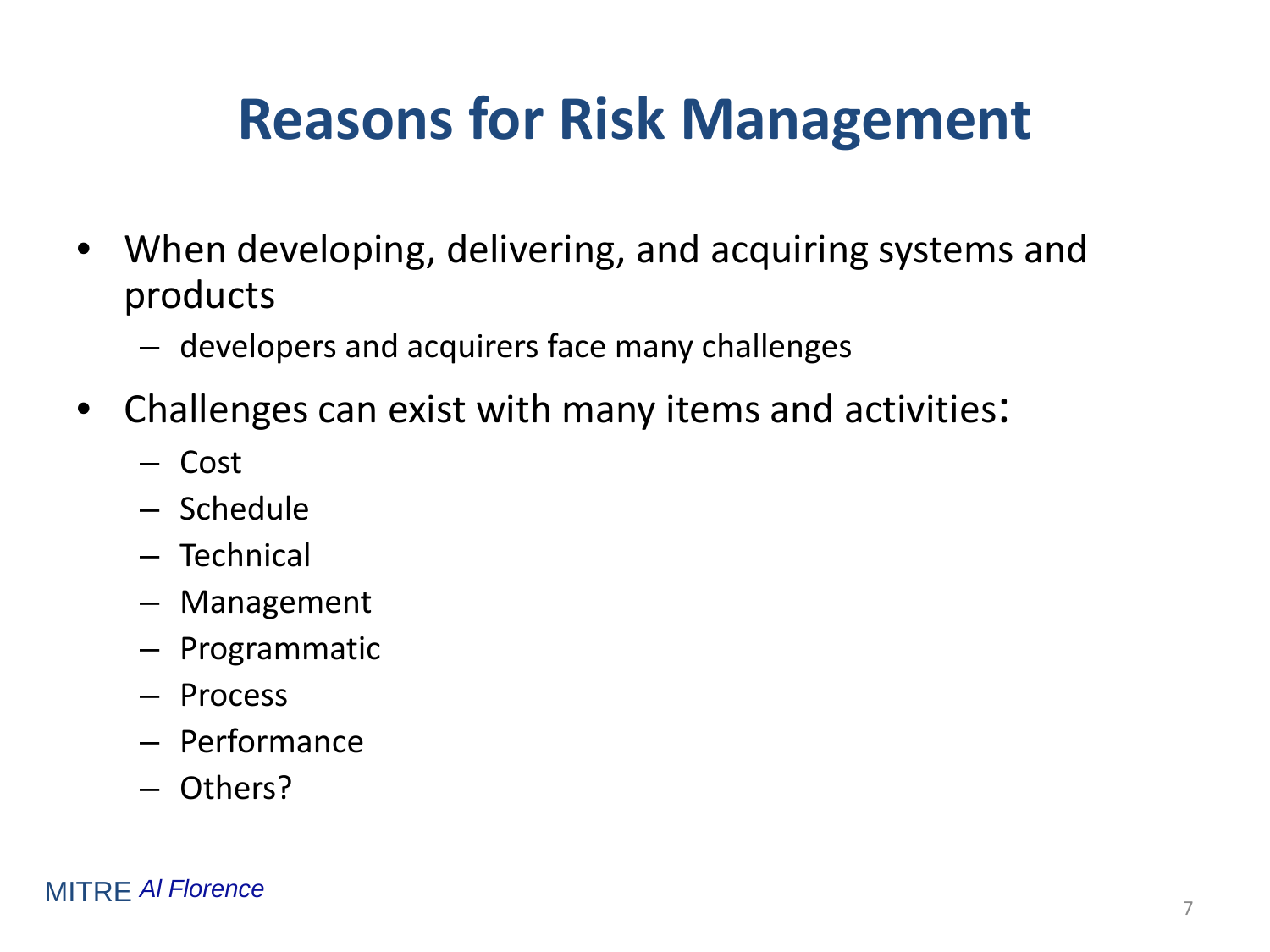## **Reasons for Risk/Issue Management**

- Consequences may be numerous if challenges are not mitigated
	- Cost overruns
	- Late deliveries
	- Technically inadequate
	- Programmatic difficulties
	- Irate management
	- Irate customer
	- Canceled project
	- Loss of market share
	- Missed opportunities
	- Others?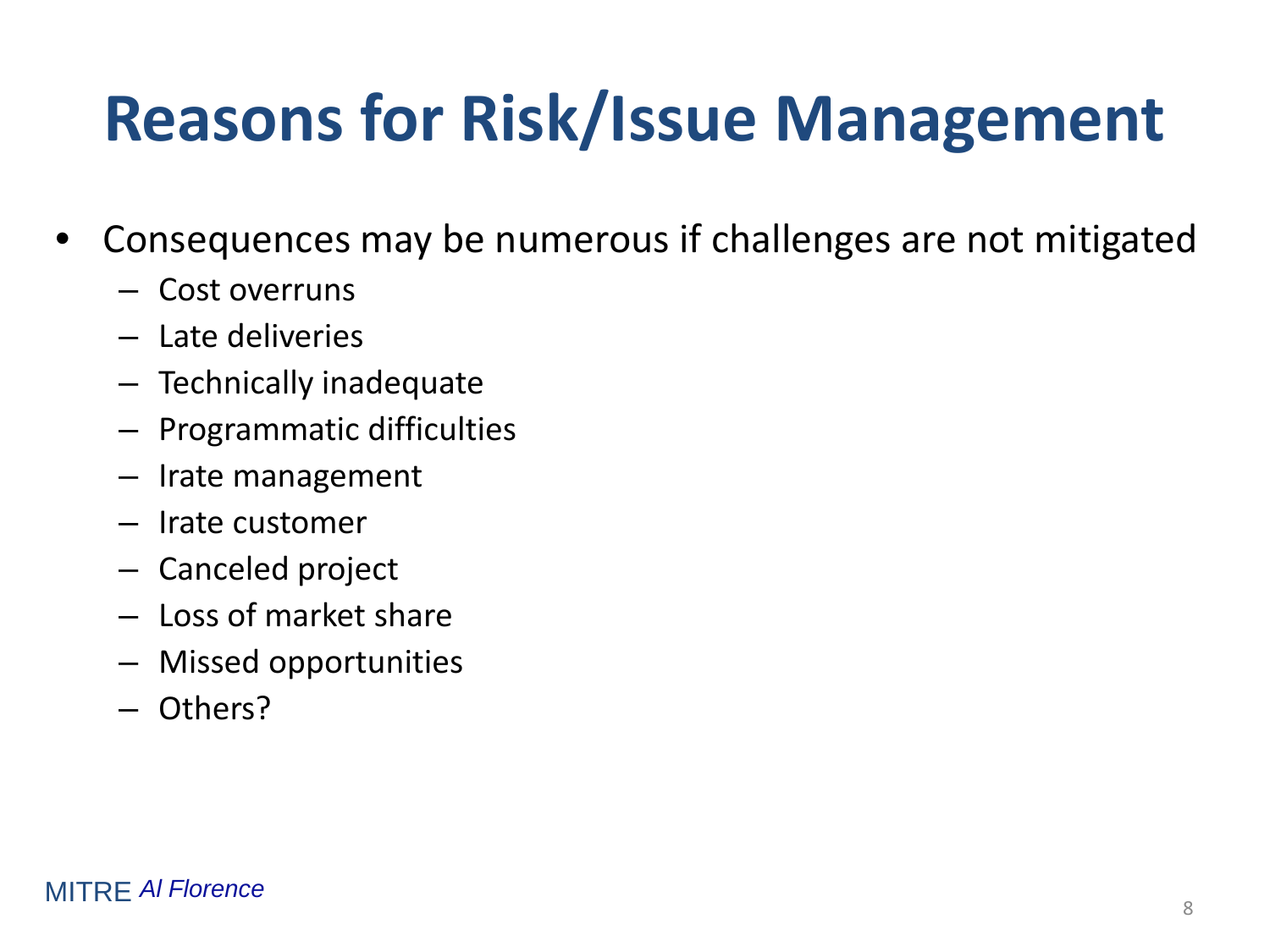# **Reasons for Risk/Issue Management**

- There are solutions for an organization to help mitigate these challenges
	- Proper program/project management
	- Proper program/project planning
	- Program/project monitoring and control
	- Adequate budgets
	- Adequate schedules
	- Proper requirements development and management
	- Contract tracking and oversight
	- Product evaluation
	- Performance management
	- *Risk management*
	- Quality assurance
	- Configuration management
	- Independent Verification and Validation (IV&V)
	- Others?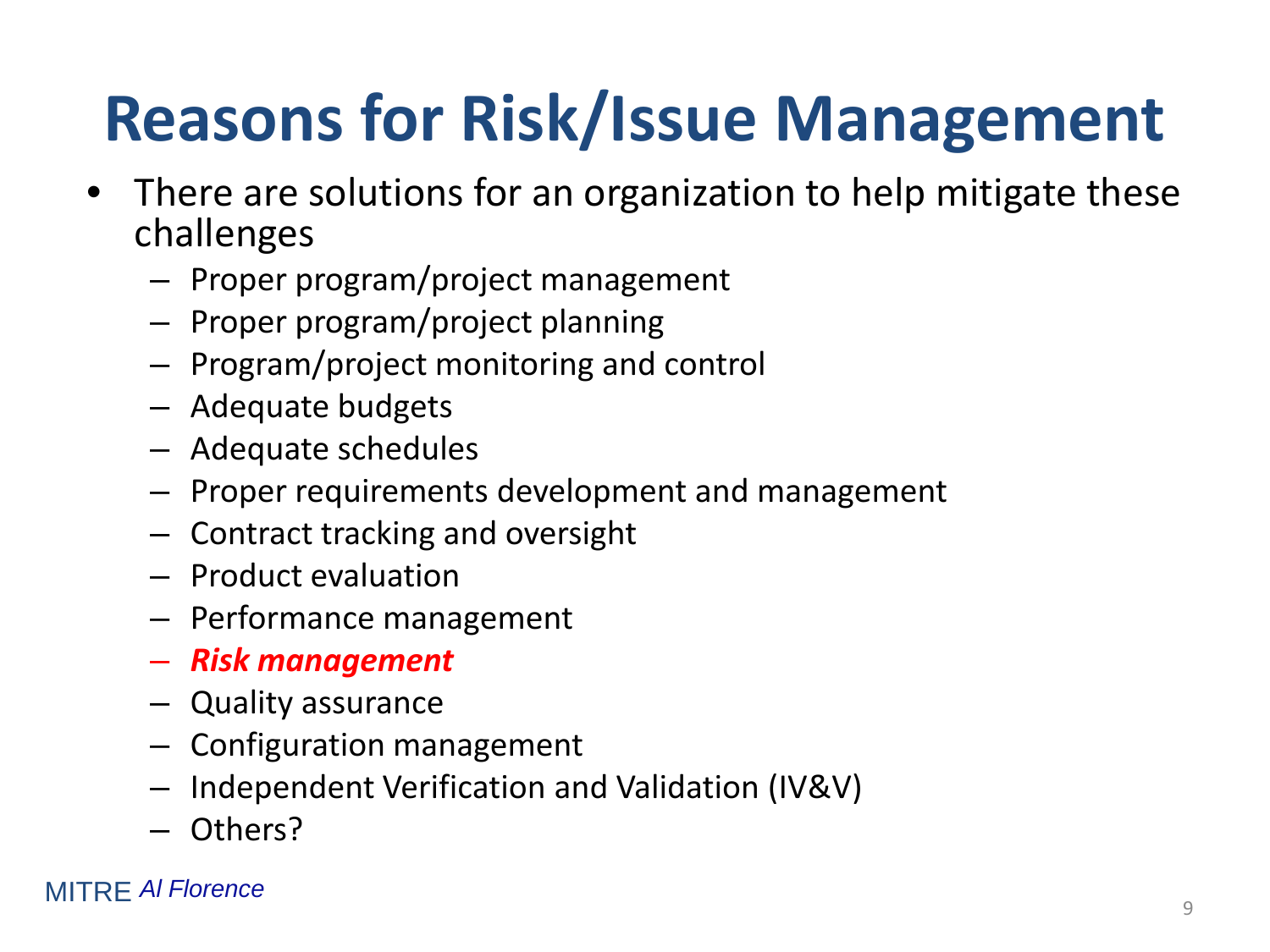## **Compliance with CMMI**

- Software Engineering Institute (SEI) Capability Maturity Model Integration (CMMI)
	- CMMIfor Development v1.3
	- CMMI for Acquisition v1.3
	- CMMI for Service v1.3



In order for organizations to be compliant with CMMI they need to establish risk management capabilities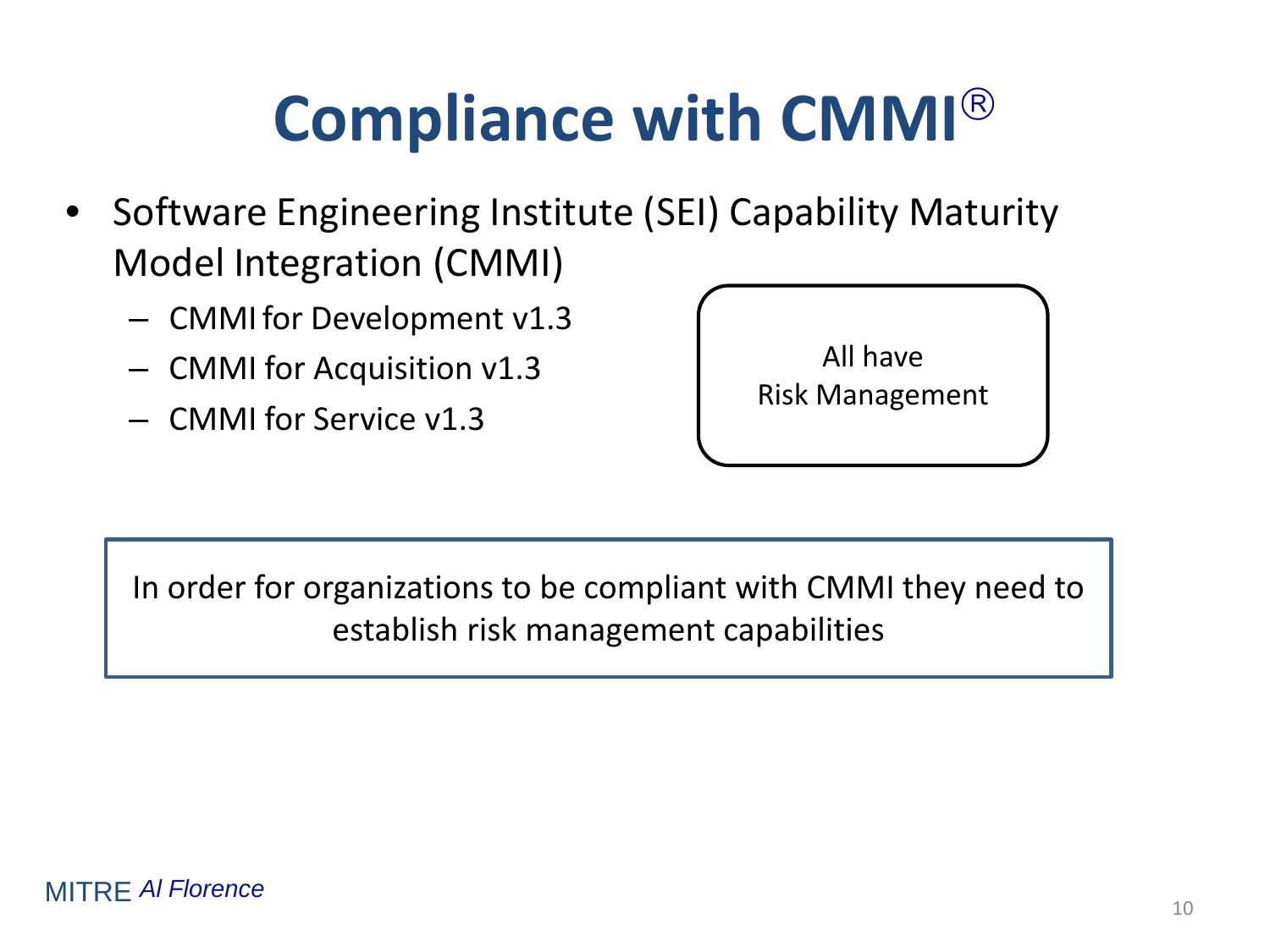### **Where Are We**

- Introduction
- Reasons for Risk Management
- *Risk Management*
	- Questions/ Discussion
	- References
	- Contact Information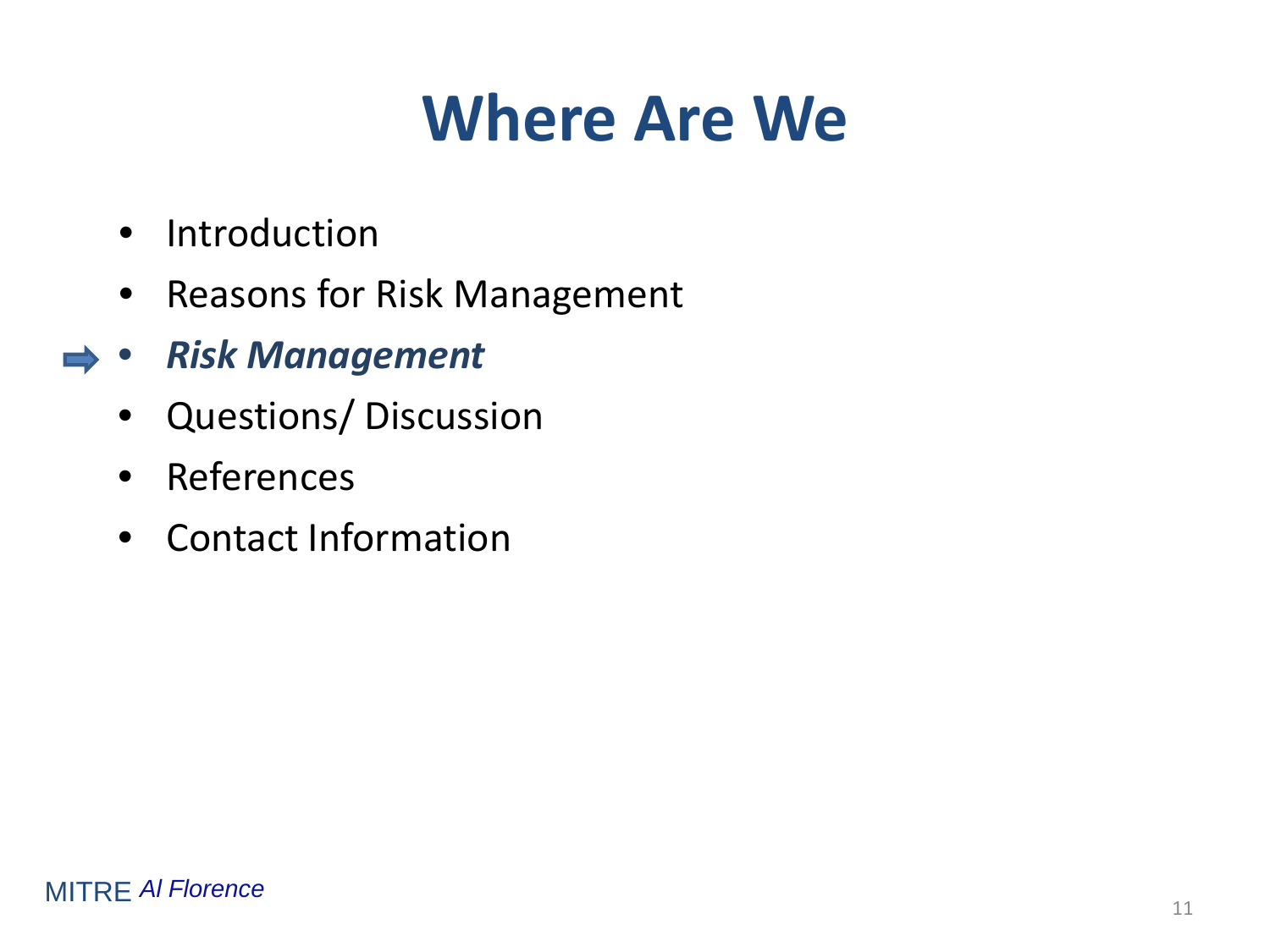### **Risk Management Process**

- Risk Management is an overarching process that encompasses
	- Risk Planning
	- Risk Identification
	- Risk Analysis
	- Risk Response
	- Risk Monitoring and Control
	- PMBOK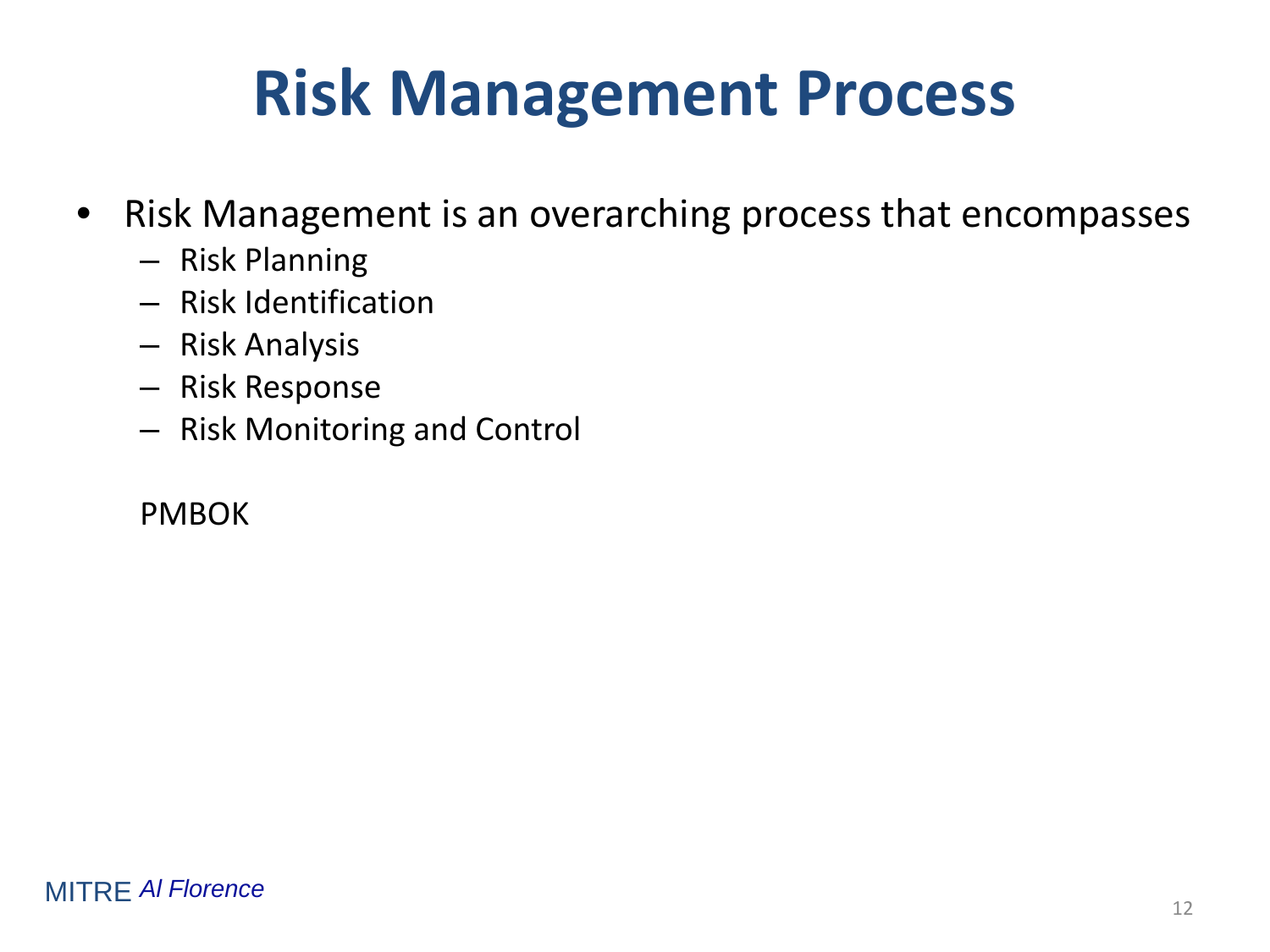### **Risk Management Flow**

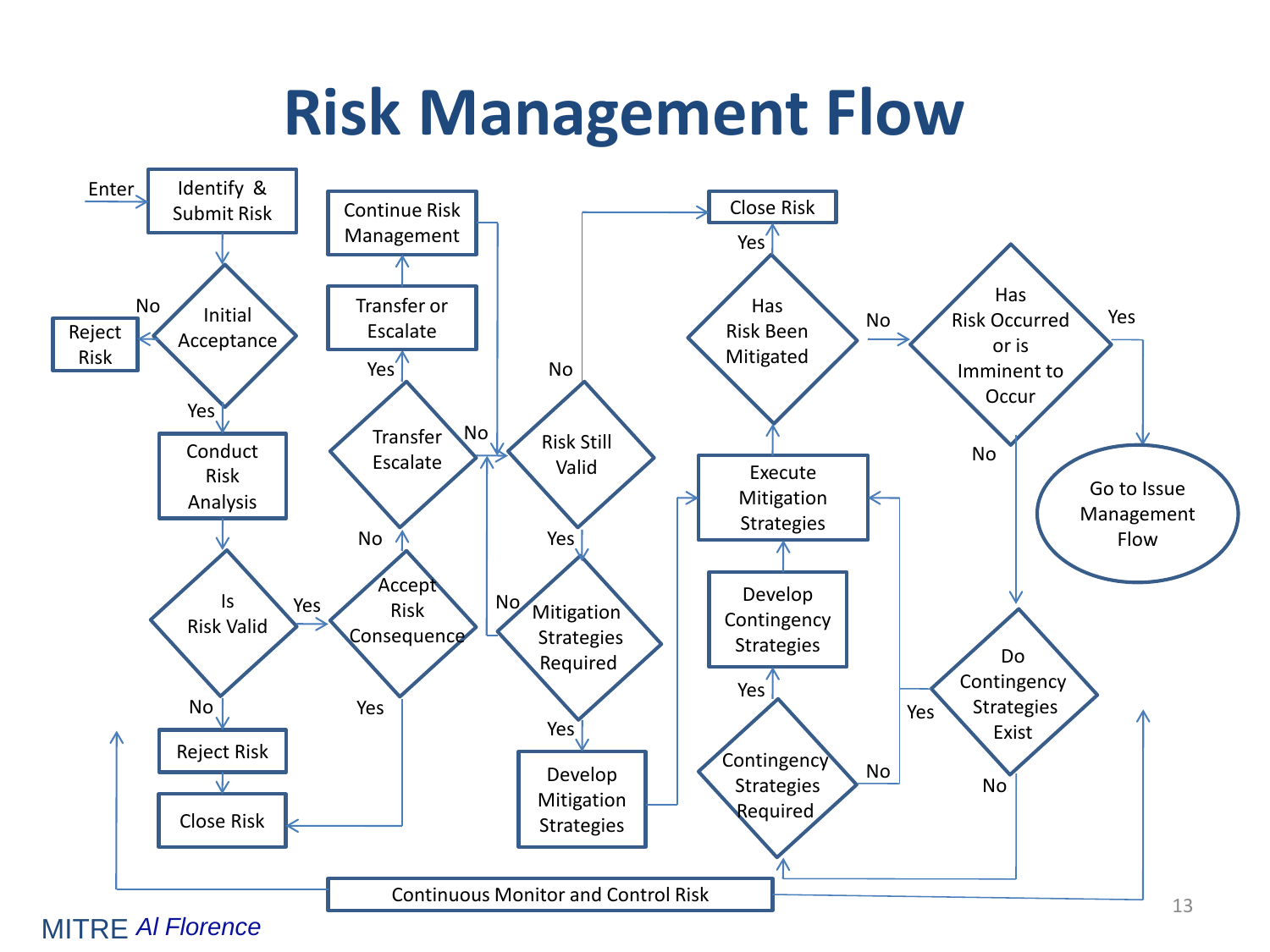# **Risk Management Planning**

- Risk management planning is the process of deciding how to approach and conduct the risk management activities for a project
- Planning is important to
	- Ensure the level, type and visibility of risk management are commensurate with both the risk and importance of the project to the organization
	- Provide sufficient resources and time for risk management activities
	- Establish an agreed-upon basis for evaluating risks
- Risk planning should be completed early during project planning

PMBOK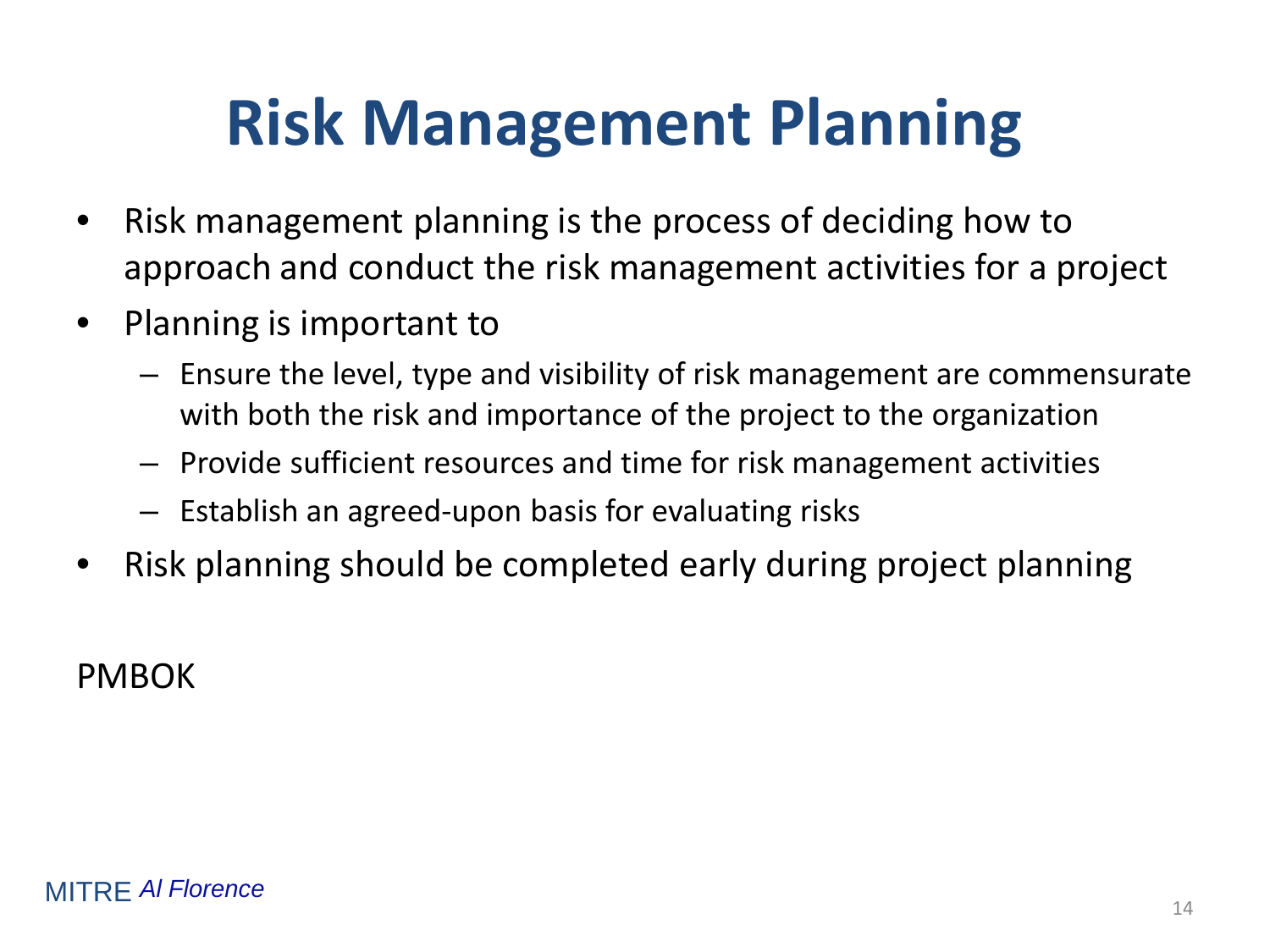## **Risk Management Team**

- The Risk Managment planning activity may assign a Risk Management Team to administer the Risk Management Program
- A Risk Manager may be assigned to manage the Risk Management Team
- A Risk Management Board may be chartered to review, accept, decline, transfer and escalate risks
- Hierarchy Governance Boards may exist for escalation of risks based on thresholds
- Everyone on the program/project is responsible for managing risks

The level of this implementation depends on the size, scope, critically, safety, security, etc. of the application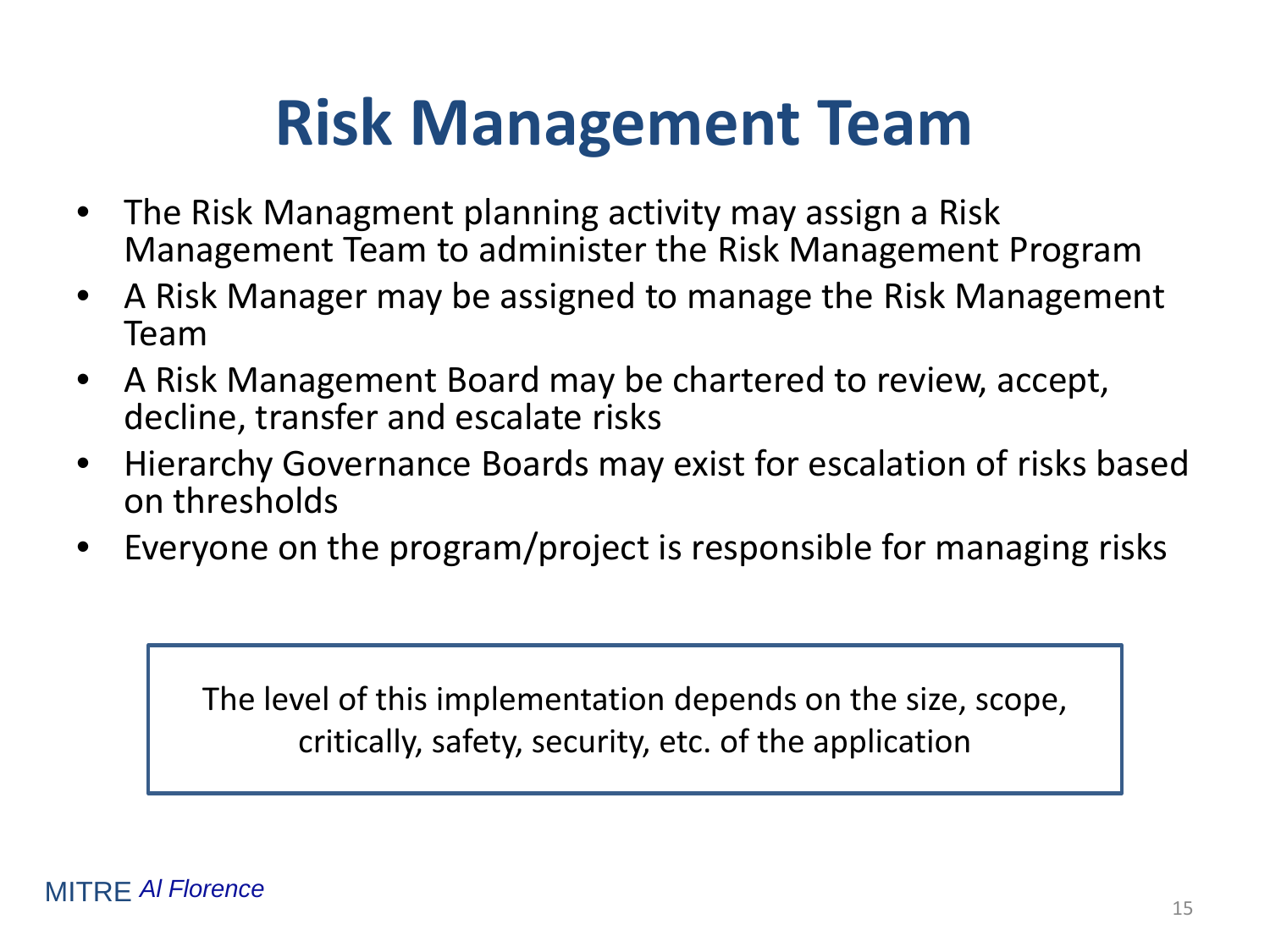# **Risk Management Plan**

- Risk management planning needs to be part of project planning
- A risk management plan can be a stand alone plan or part of the project plan
- The risk management plan needs to be tailored to the scope of the application
- The concepts provided in this tutorial can be used to develop the plan

#### **Risk Management Plan Outline**

- **Introduction**
- Project Description
- Risks/Issue/Opportunity **Descriptions**
- Risk Identification
- Risk Analysis
- Risk Response
	- Risk Acceptance
	- Risk Avoidance
	- Risk Transfer
	- Risk Escalation – Risk Mitigation
- MITRE *Al Florence*
- Risk Monitor and Control
- Risk Register
- Issue Management
- Issue Contingency
- Risk/Issue Training
- Glossary
- References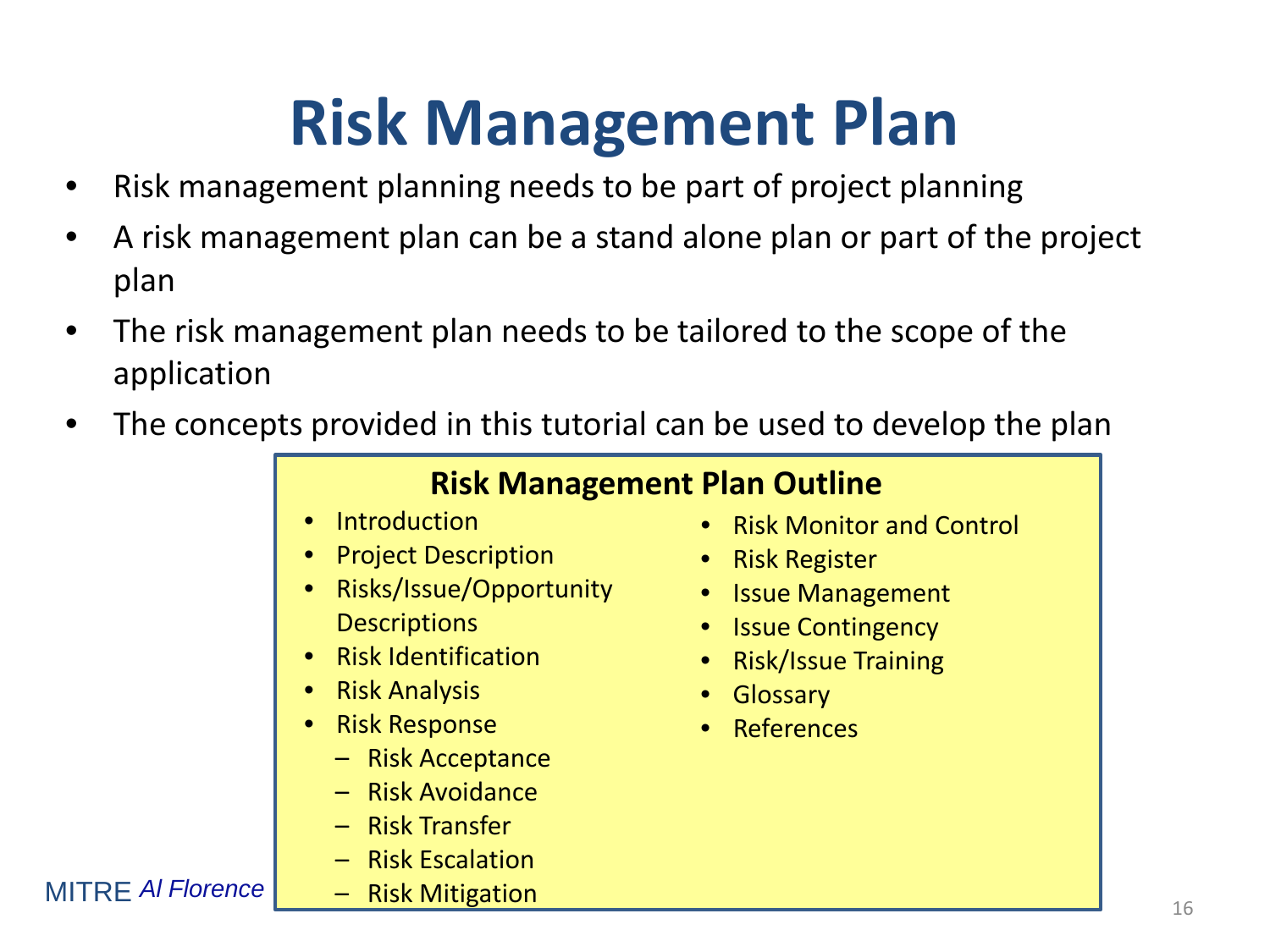# **Risk Identification**

- Risk Identification is the activity that:
	- Identifies potential and current risks
	- Examine elements of the program to identify associated potential root causes of risks
	- Risk identification begins as early as possible in successful programs and continues throughout the life of the program
- Risk can be associated with all aspects of a program; e.g.

| Requirements        | Design      |
|---------------------|-------------|
| Threat              | Schedule    |
| Security            | Cost        |
| Technology maturity | Performance |
| Supplier capability | Etc.        |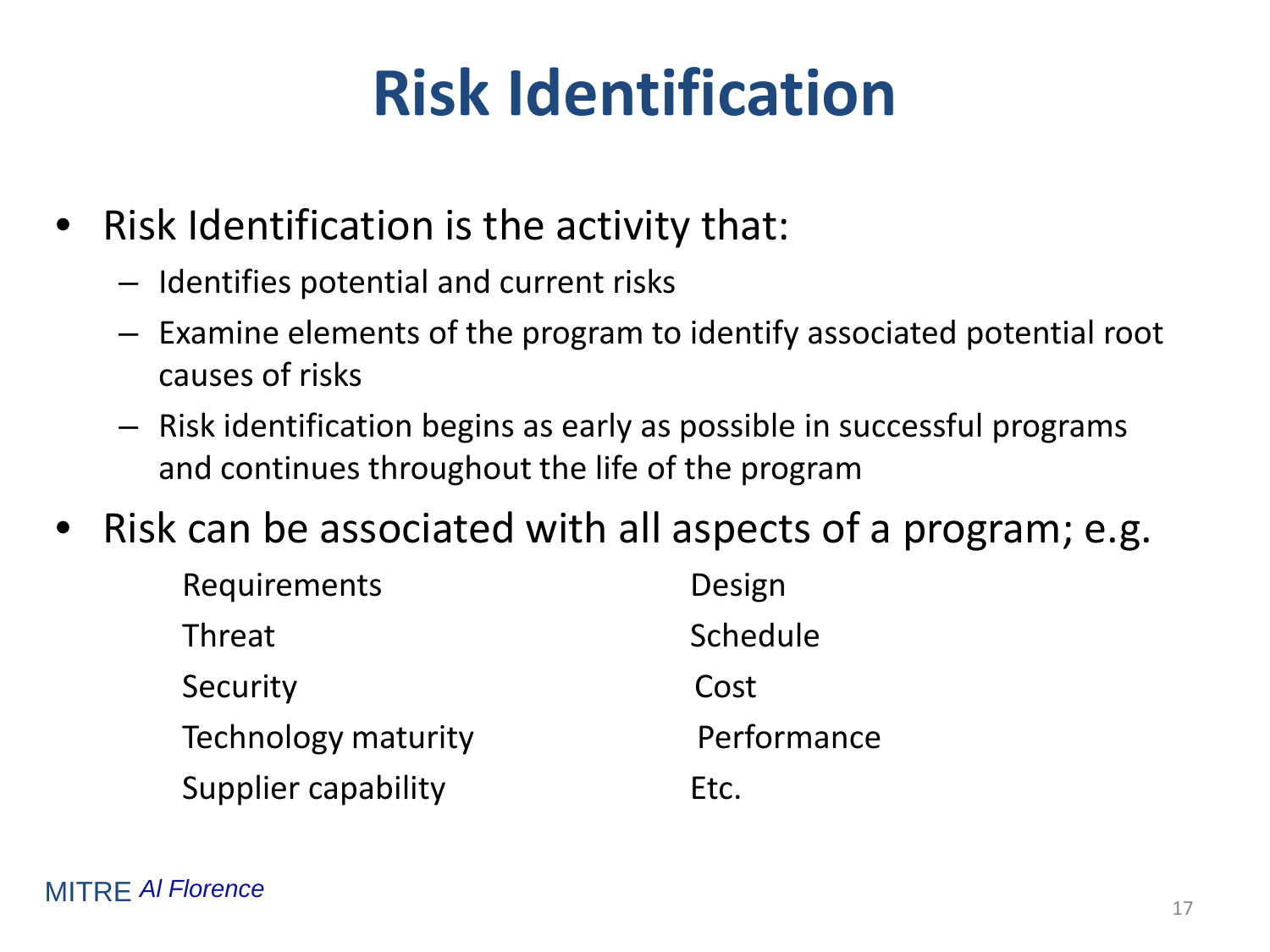## **Risk Description**

- A well-written risk statement contains three main components:
	- Cause The negative conditions that currently exist relative to the risk
		- Identification of root cause(s) of the risk
		- This provides justification that a risk exists
	- Probability of Occurrence The likelihood of the occurrence of the risk
		- Within a future time frame
		- Or a future event
	- Consequence The  $\frac{effect(s)}{s}$ , negative impact(s) to the program(s) in case the risk occurs
		- The consequence should be related to at least cost, schedule, scope and performance
		- Consequence could also result in opportunities that may surface in correcting the problems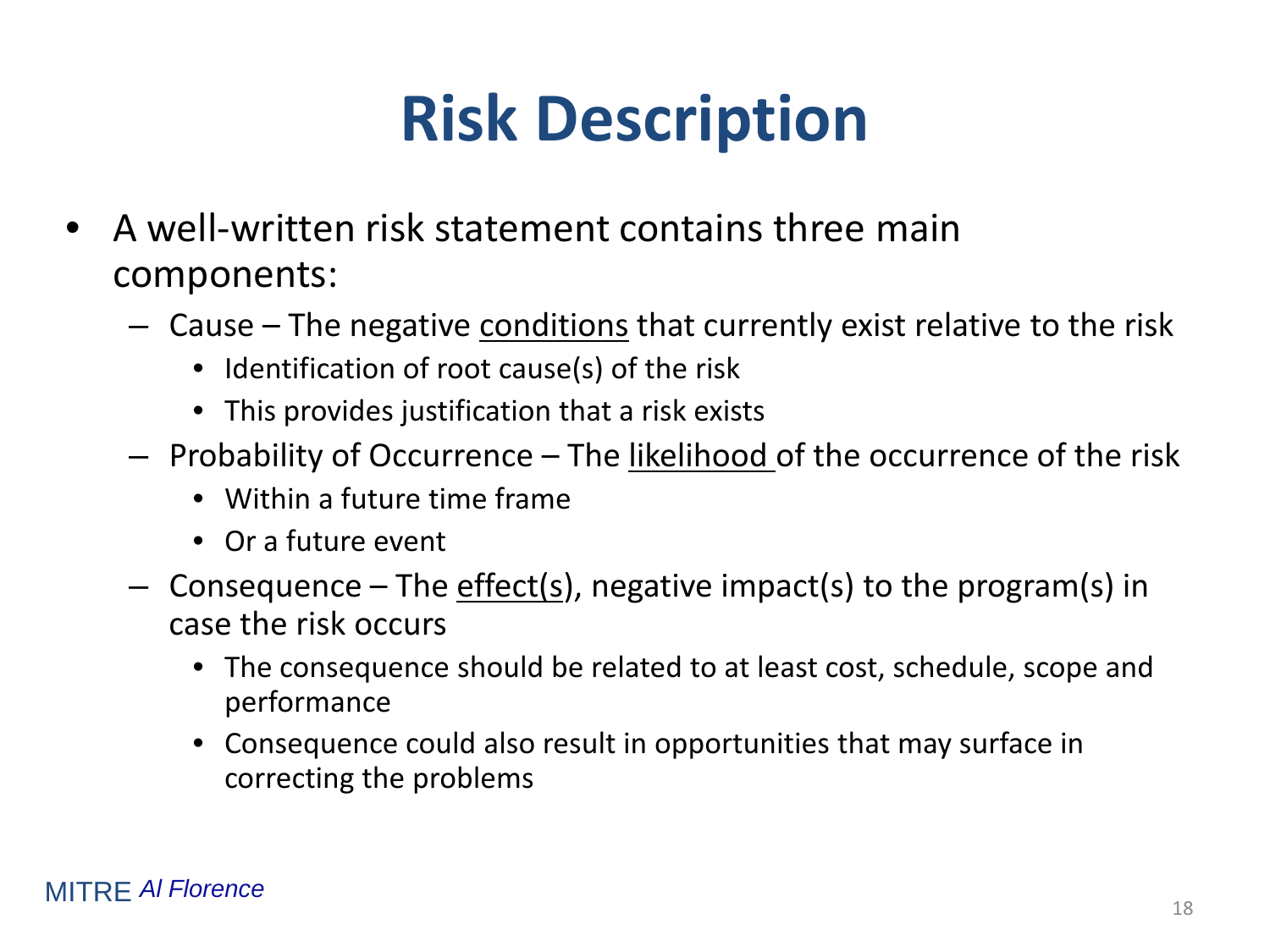### **Risk Description**

• The risk is written in a chain of: Cause: IF; THEN

### Example

An Interface Working Group has not been formed and a plan to form one does not exist.

**IF** key stakeholders cannot agree on interface protocol by 11/14/2011; **THEN** the schedule for development and delivery will be delayed causing cost overruns.

NOTE: The cause includes assurance that the reason for the risk is valid. I.e., is there a compelling reasons(a root cause) to assume that stakeholders cannot agree on the interface protocol by 11/14/2011? *Not just pie in the sky.*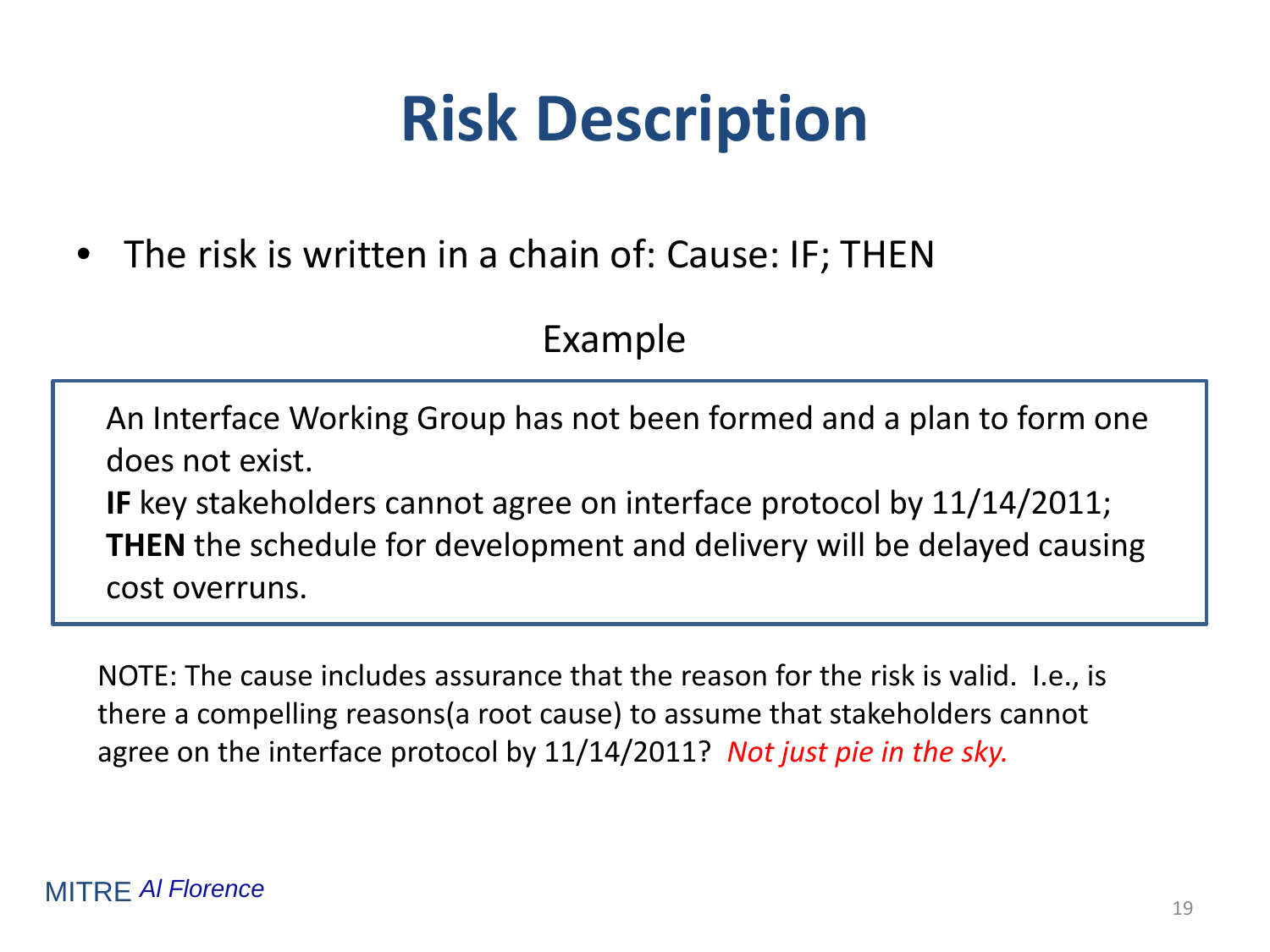## **Risk Description**

- Risks must be written in a clear, concise and unambiguous fashion
- Words and phrases that may have confusing and multiple interpretations must be avoided
	- Adequate
	- Ad hoc – Near real time

– Rapid

– Limited

- Periodic
- Always – Portable
- Appropriate
- Clearly

– Several Also:

– Easy

 $-$  All

- Slow
- Existing
- [http://www.ppi-int.com/newsletter/SyEN-017.php#article](http://www.ppi-int.com/newsletter/SyEN-017.php)
- Small

- Fast
- Flexible
- Future
- If required
- Immediately
- Large
- Light
- Sometimes
- State of the art
- Sufficient
- Usable
- User-friendly
- Weight
- When required

#### MITRE *Al Florence*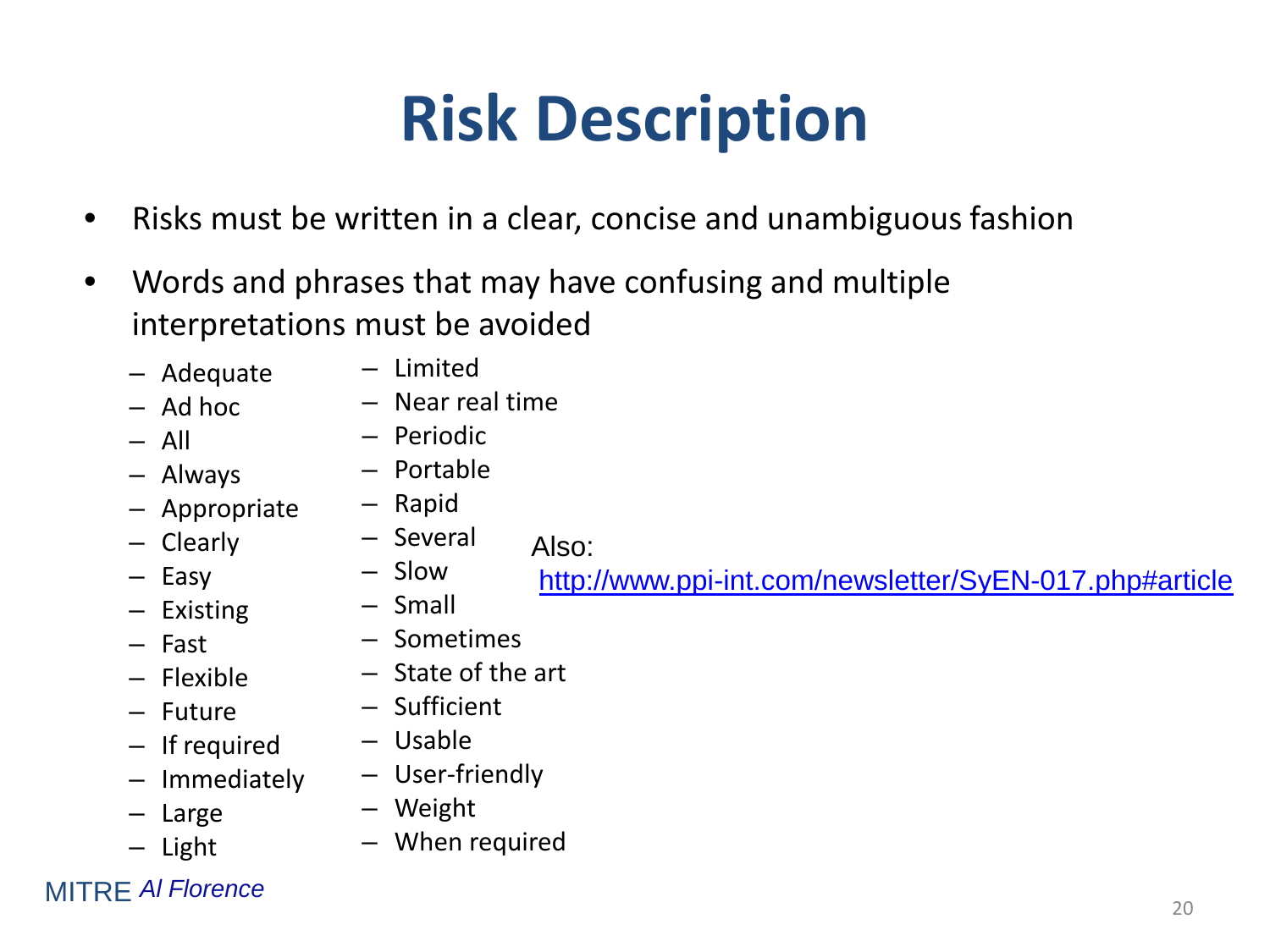## **Risk Analysis**

- The risk is submitted to the Risk Management Board
- The risk is accepted or declined by the Board
	- If declined rational is conveyed to the submitter
- If accepted the Risk Management Board assigns:
	- A Risk Analyst responsible for conducting risk analysis on assigned risks
		- Supported by Subject Matter Experts (SMEs)
	- A Risk Owner responsible for ensuring risks are properly managed throughout their life
	- Risk Analyst and Owner could be one in the same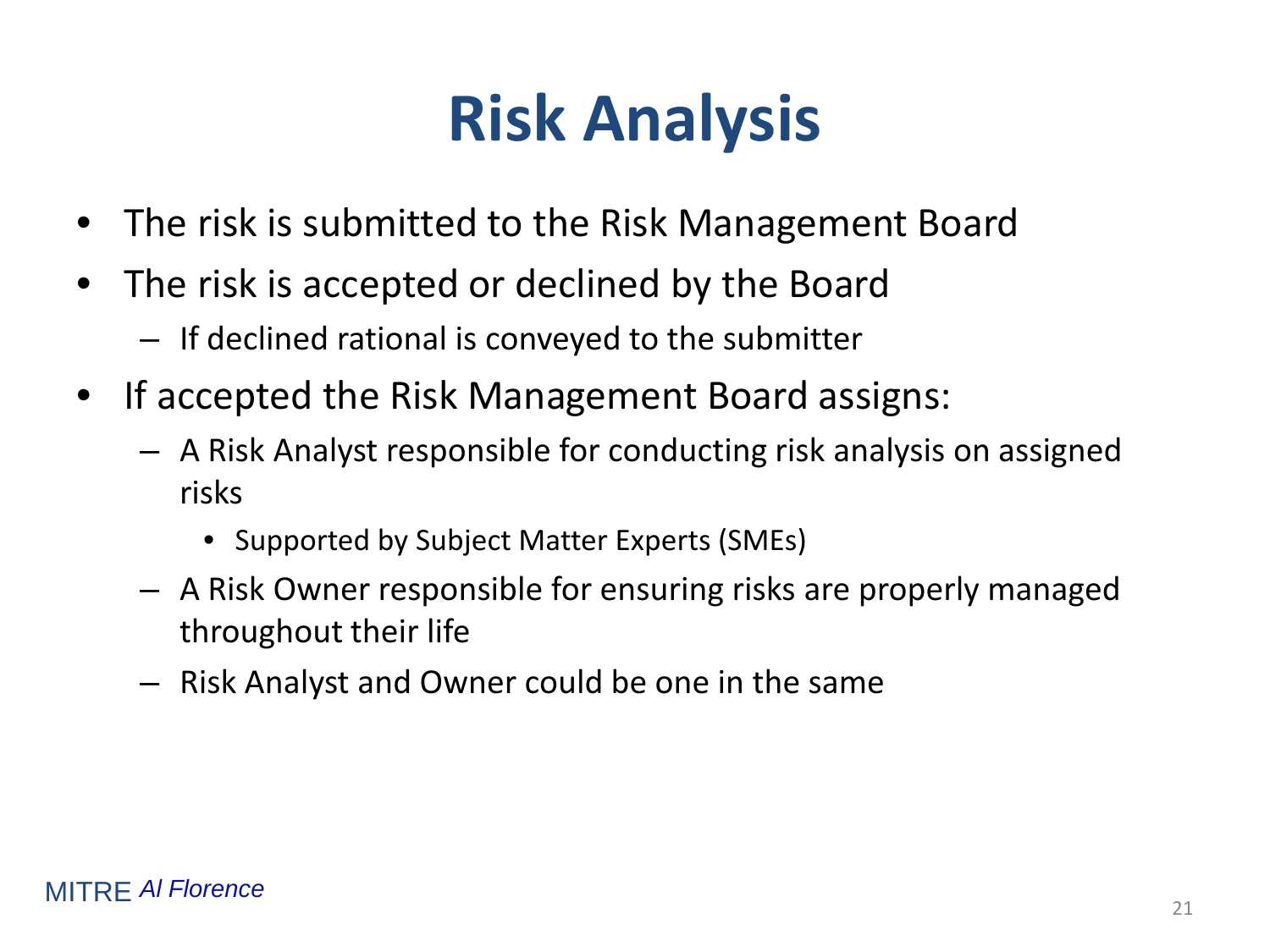# **Risk Analysis Components**

- Risks have the following components:
	- A future root cause(s) (yet to happen) which
		- if eliminated or corrected, would prevent a potential consequence from occurring
	- A probability of occurrence (or likelihood)
		- assessed at the present time and updated when necessary of the future root cause occurring
	- The consequence (or effect/impact) of that future occurrence
	- The time horizon during which the consequences will occur if the risk is not mitigated
	- Risk Priorities
		- Mapping of probability of risk occurrence and risk consequence
	- Risk Triggers
		- Specific events or conditions that indicate when to develop and execute mitigation or contingency strategies

.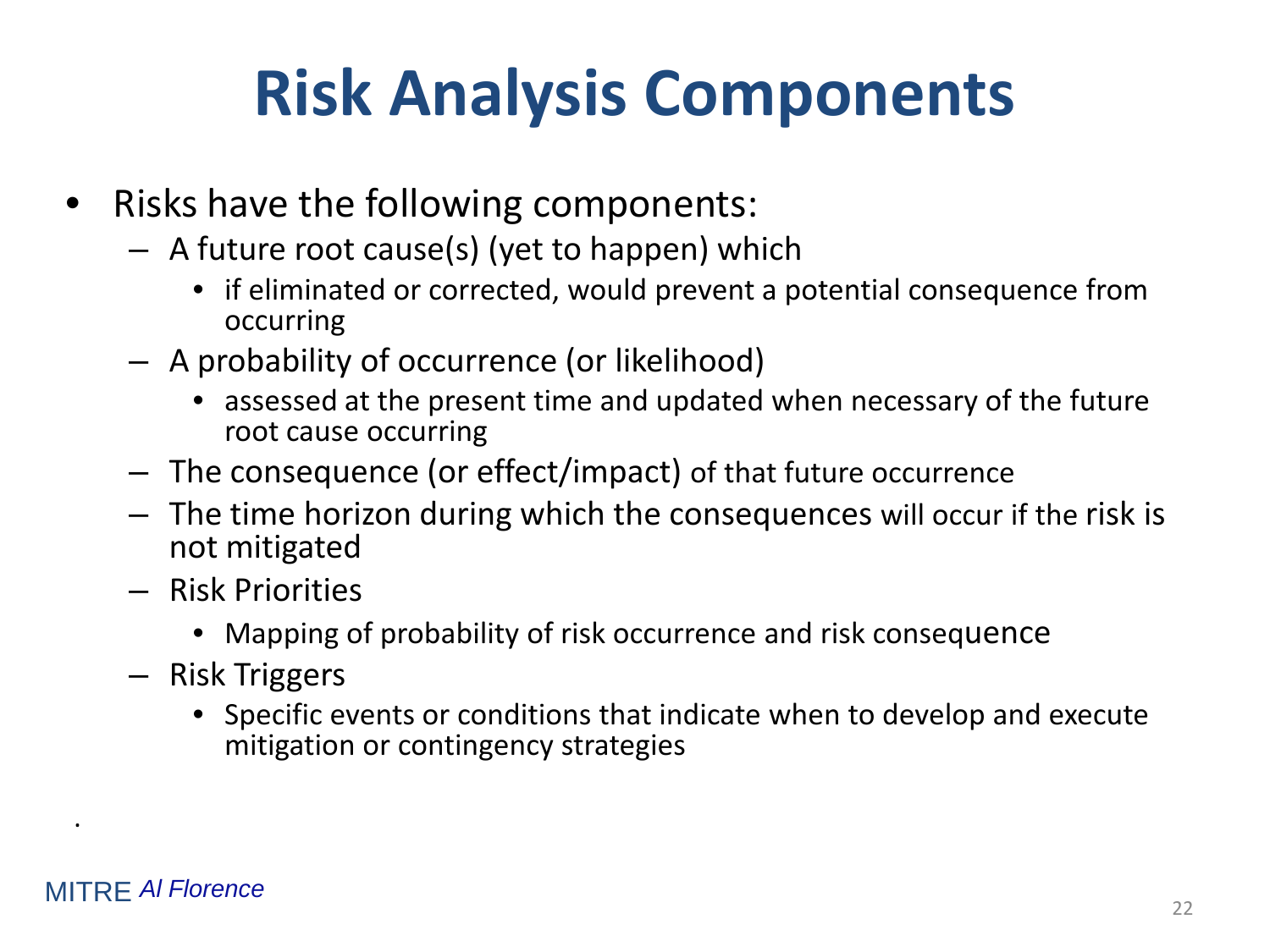# **Risk Analysis**

#### • **Qualitative Risk Analysis**

– Relative measure of risk or asset value based on ranking or separation into descriptive categories such as low, medium, high; not important, important, very important; or on a scale from 1 to 10.

BusinessDictionary.com

– An examination and prioritization of the risks based on their probability of occurring and the impact on the project if they do occur. Qualitative risk analysis guides the risk reaction process.

[pmpbank.googlepages.com/glossary](http://www.google.com/url?q=http://pmpbank.googlepages.com/glossary&sa=X&ei=CaukTKnhBcOblge15fW5DA&ved=0CAYQpAMoAg&usg=AFQjCNGXKUJ8RGyHA8a9zlMwfyzKBawHiA)

#### • **Quantitative Risk Analysis**

- Incorporates numerical estimates of frequency or probability and consequence. In practice, a sophisticated analysis of risk requires extensive data which are expensive to acquire or often unavailable. Fortunately, few decisions require sophisticated quantification of both frequency and consequences
- Shortly spoken one might say that "quantitative risk analysis breaks down risks from a high medium low ranking to actual numerical values and probabilities of occurrence" for being able to compute the overall effects

(comp. [CROSSWIND7,](http://www.mypmps.net/en/mypmps/mypmpsmeta/literature.html) p. 423)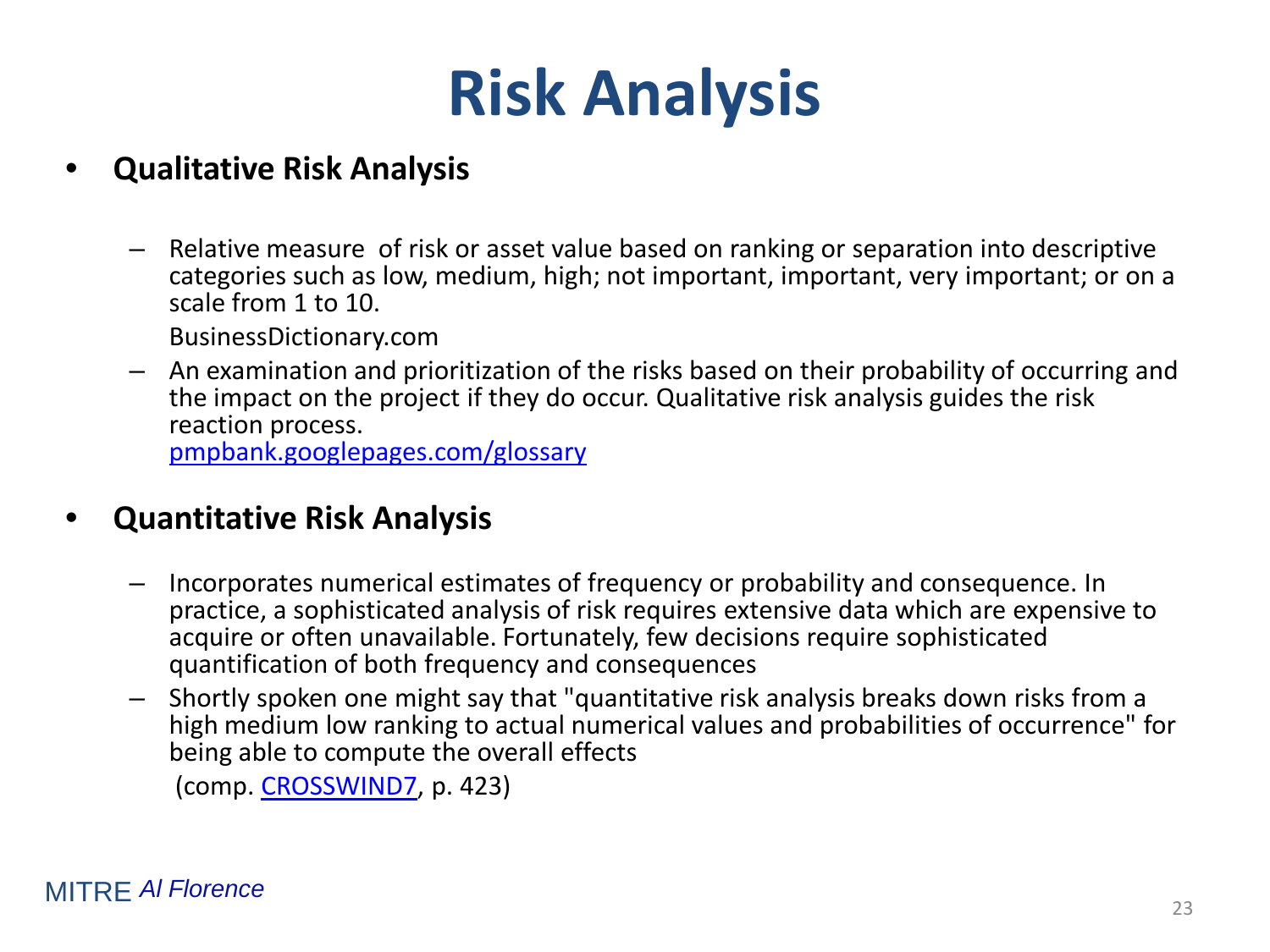### **Root Causes**

- A future root cause is the most basic reason for the presence of a risk
- The cause of the risk has to be isolated and defined
	- Root causes should be initially identified when risks are identified
	- Once initial root cause are identified they may need to be analyzed further to determine the actual deep rooted causes of the risks
	- Root causes are documented and they support:
		- Establishing risk mitigation and contingency strategies
		- Improvement opportunities
- Root causes can also be referred as risk drivers

Root Cause Analysis. An analytical technique used to determine the basic underlying reason that causes a variance or a defect or a risk. A root cause may underlie more than one variance or defect or risk. [\(](http://www.pmibookstore.org/PMIBookStore/index.aspx) [\(PMBOK® Guide\) --](http://www.pmibookstore.org/PMIBookStore/index.aspx) [Fourth](http://www.pmibookstore.org/PMIBookStore/index.aspx)  [Edition](http://www.pmibookstore.org/PMIBookStore/index.aspx)) Syn: root-cause analysis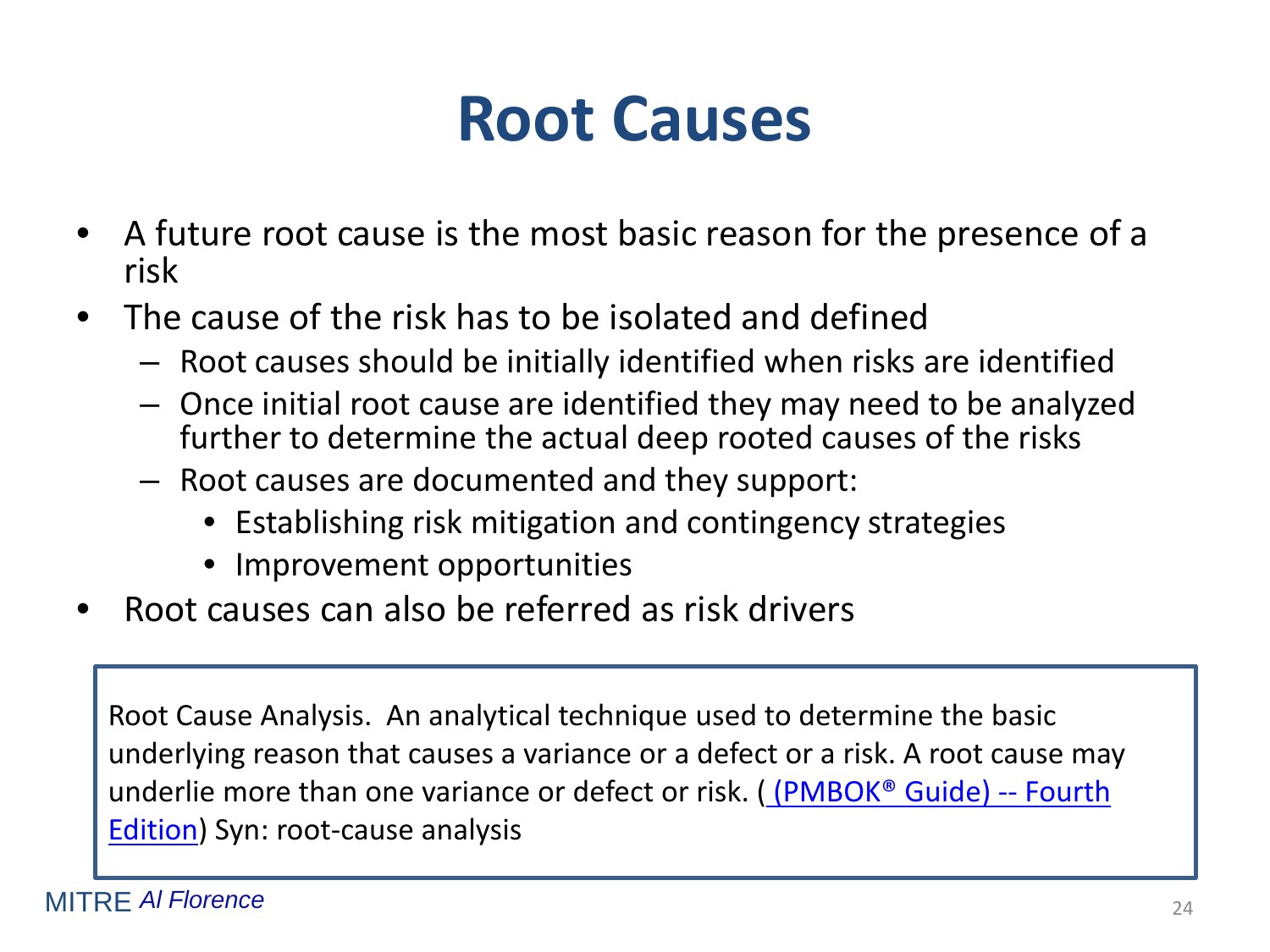### **Root Causes**

- Typical root causes may be associated with:
	- **Threat**
	- **Requirements**
	- ⁻ Technical Baseline
	- ⁻ Test and Evaluation
	- ⁻ Modeling and Simulation
	- **Technology**
	- **Logistics**
- **Management**
- **Schedules**
- ⁻ External Factors
- Budget
- ⁻ Earned Value Management
- Production
- ⁻ Industrial Capabilities
- **Cost**
- Others?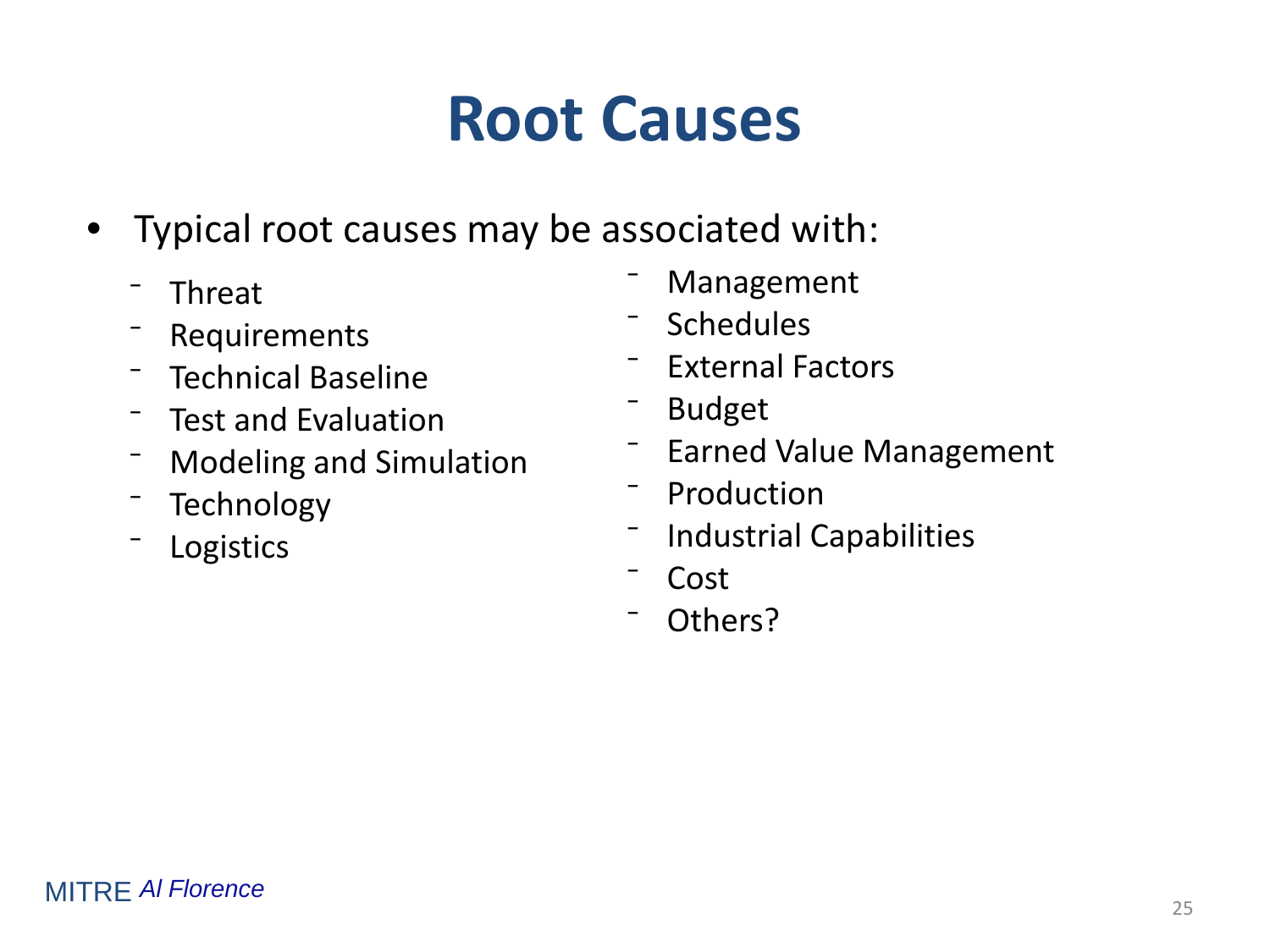

- Threat The sensitivity of the program to uncertainty in the threat description, the degree to which the program would have to change if the threat's parameters change
- Requirements The sensitivity of the program to uncertainty in the system requirements
- Technical Baseline The approved and fixed configuration of a technical item at a specific time in its lifecycle that serves as a reference point for change control
- Test and Evaluation The adequacy and capability of the test and evaluation program to assess attainment of significant performance specifications and determine whether the system is operationally effective, operationally suitable, and interoperable with the system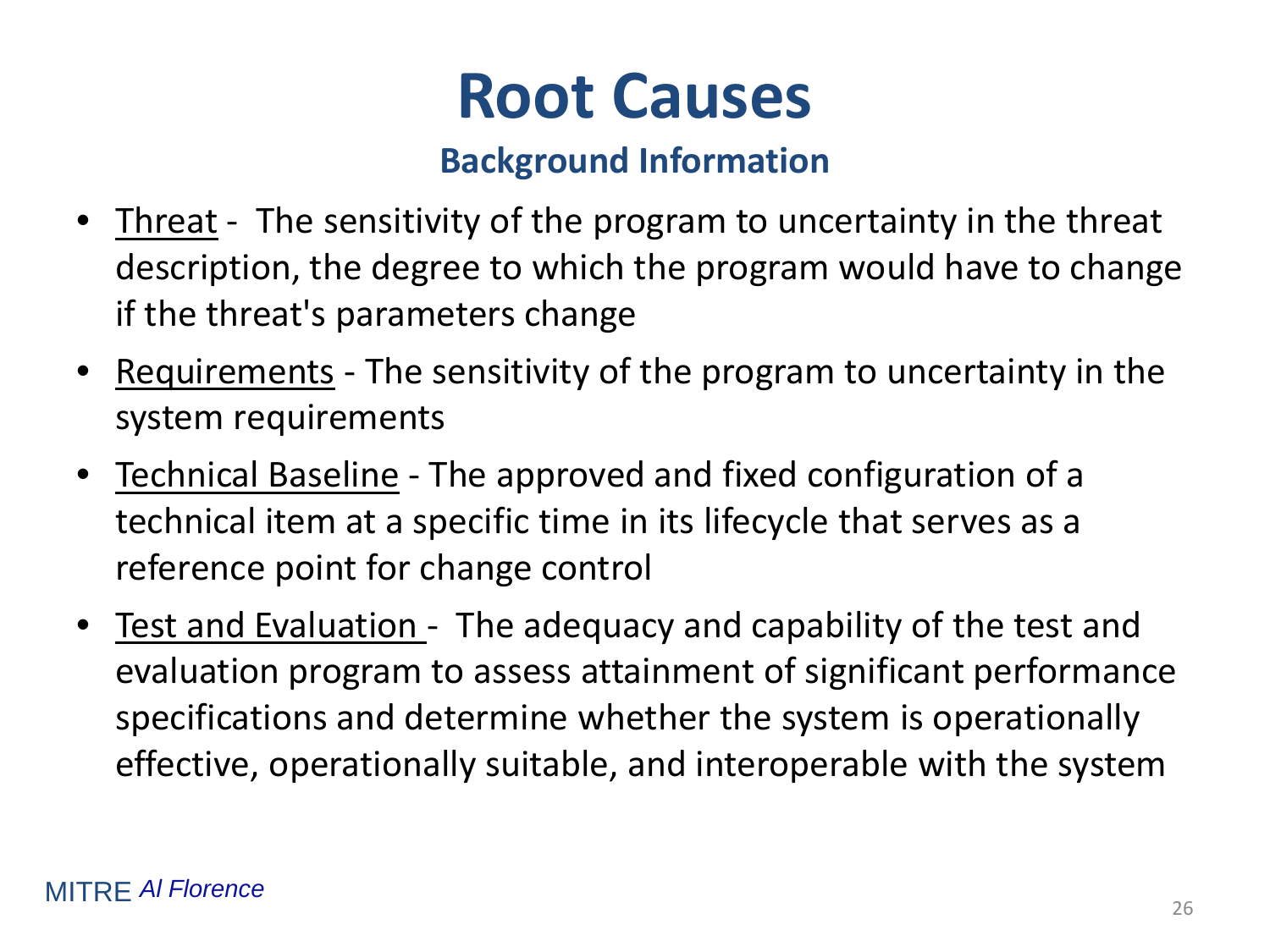

- Modeling and Simulation The adequacy and capability of M&S to support all life-cycle phases of a program using verified, validated, and accredited models and simulations
- Technology The degree to which the technology proposed for the program has demonstrated sufficient maturity to be realistically capable of meeting all of the program's objectives
- Logistics The ability of the system configuration and associated documentation to achieve the program's logistics objectives based on the system design, maintenance concept, support system design, and availability of support data and resources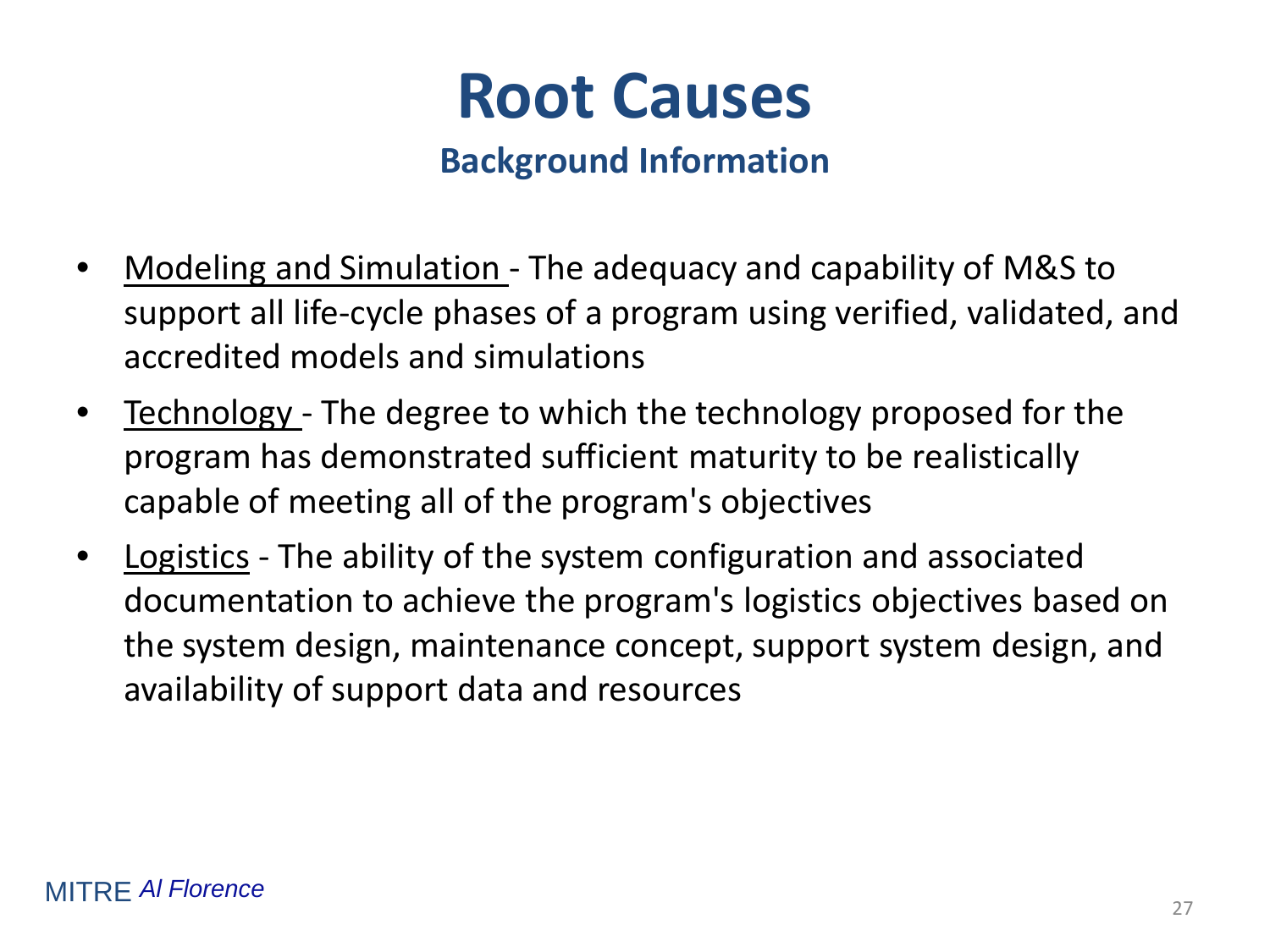

- Management The degree to which program plans and strategies exist and are realistic and consistent. The program support team should be qualified and sufficiently staffed to manage the program
- Schedule The sufficiency of the time allocated for performing the defined tasks
- External Factors The availability of resources external to the program that are required to support the program such as facilities, resources, personnel, government furnished equipment, etc.
- Budget The sensitivity of the program to budget variations and reductions and the resultant program turbulence
- Earned Value Management (EVM) The adequacy of the EVM process and the realism of the integrated baseline for managing the program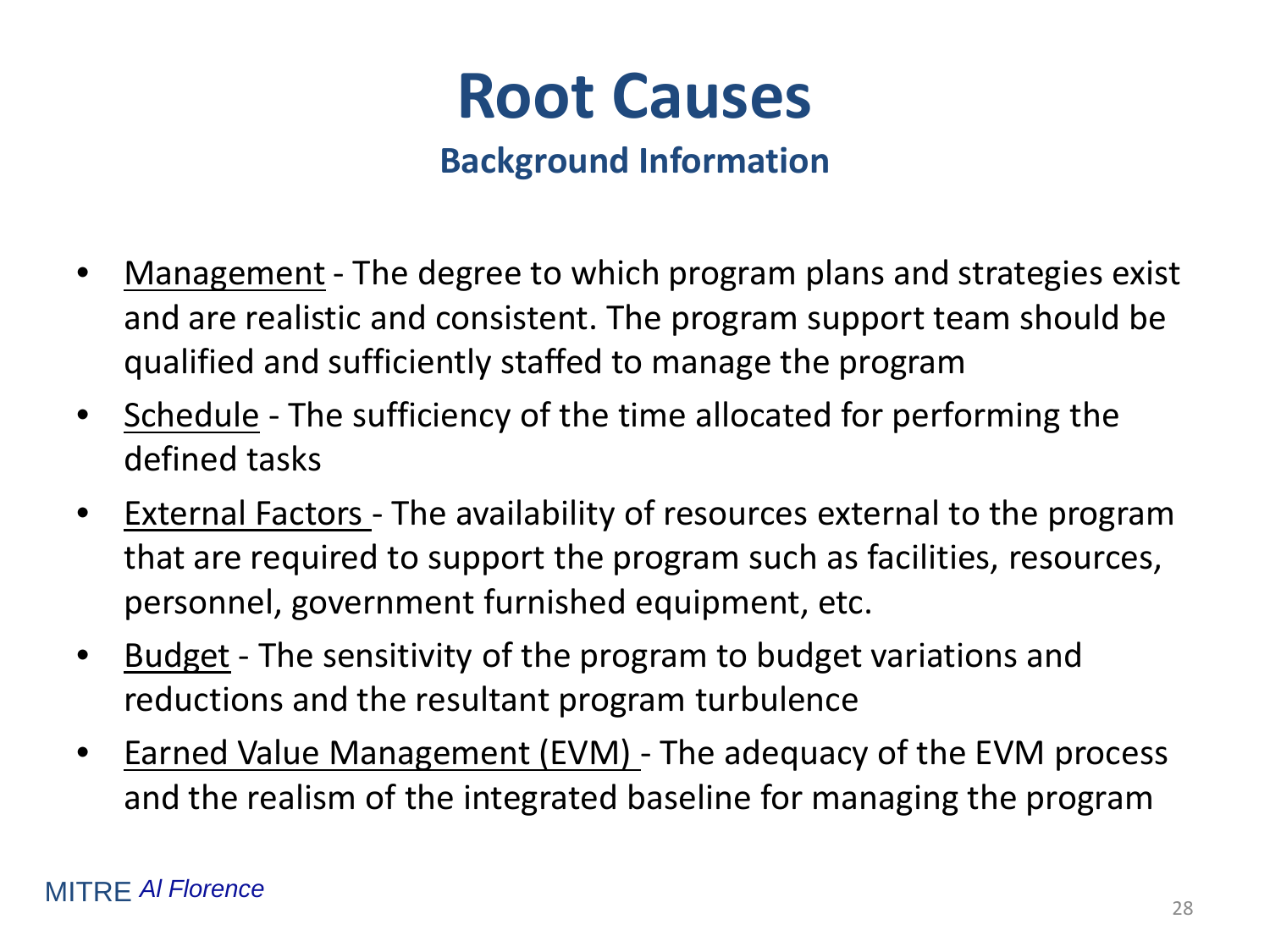

- Production The ability of the system configuration to achieve the program's production objectives based on the system design, manufacturing processes chosen, and availability of manufacturing resources
- Industrial Capabilities The abilities, experience, resources, and knowledge of the contractors to design, develop, manufacture, and support the system
- Cost The ability of the system to achieve the program's life-cycle cost objectives. This includes the effects of budget and affordability decisions and the effects of inherent errors in the cost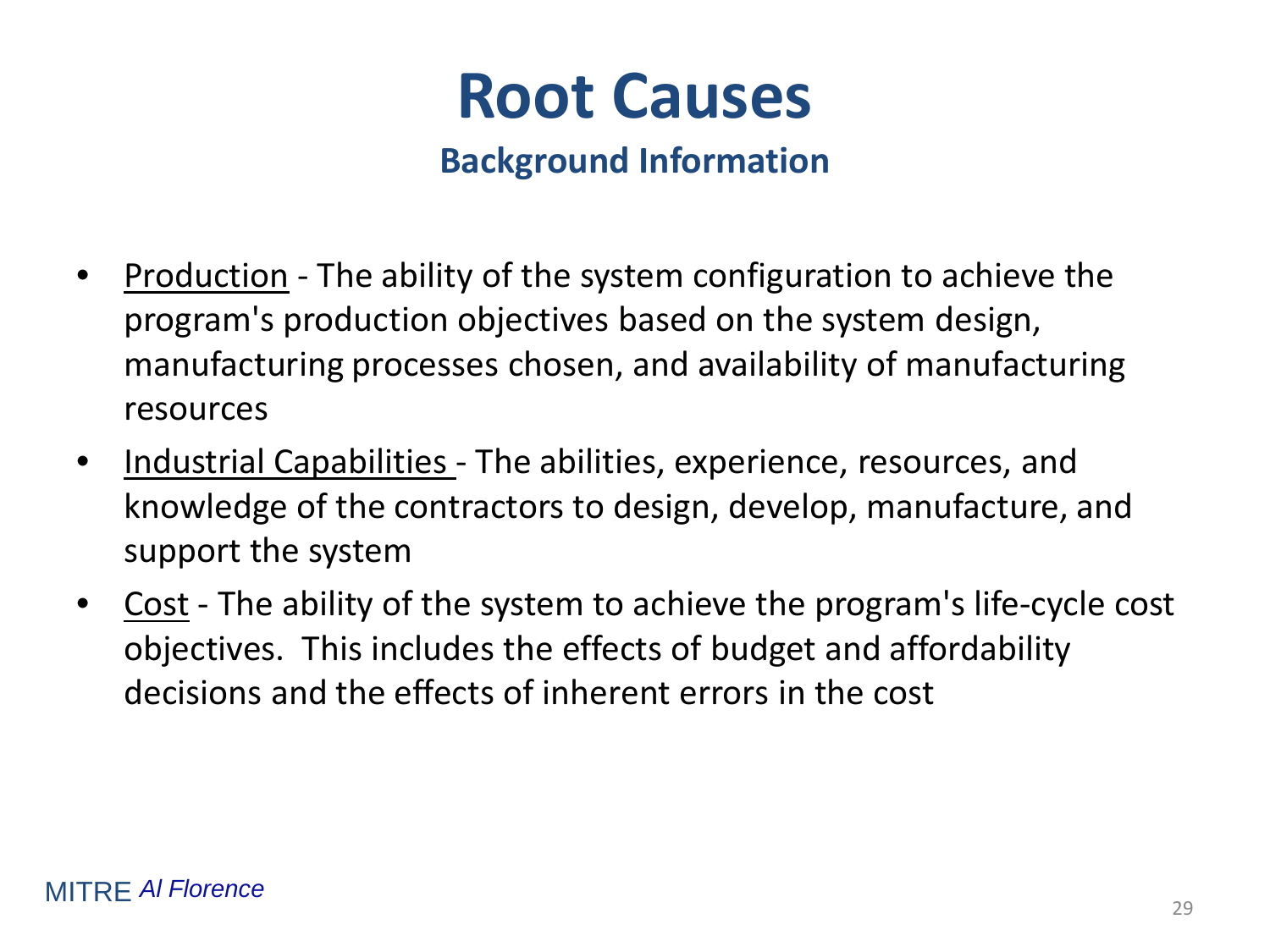# **Probability of Occurrence**

- Probability of occurrence assessed, at the present time, is the probability of a future root cause occurring
- The chance of a risk occurring is rated on a scale between >0 and 1
- When the probability of occurrence  $= 1$ ; (100%)
	- The risk has occurred; it then becomes an issue and is managed as an issue
- For most risks, estimating the precise probability of occurrence may be difficult
	- Analysis by SMEs may be necessary, and often using Best Engineering Judgment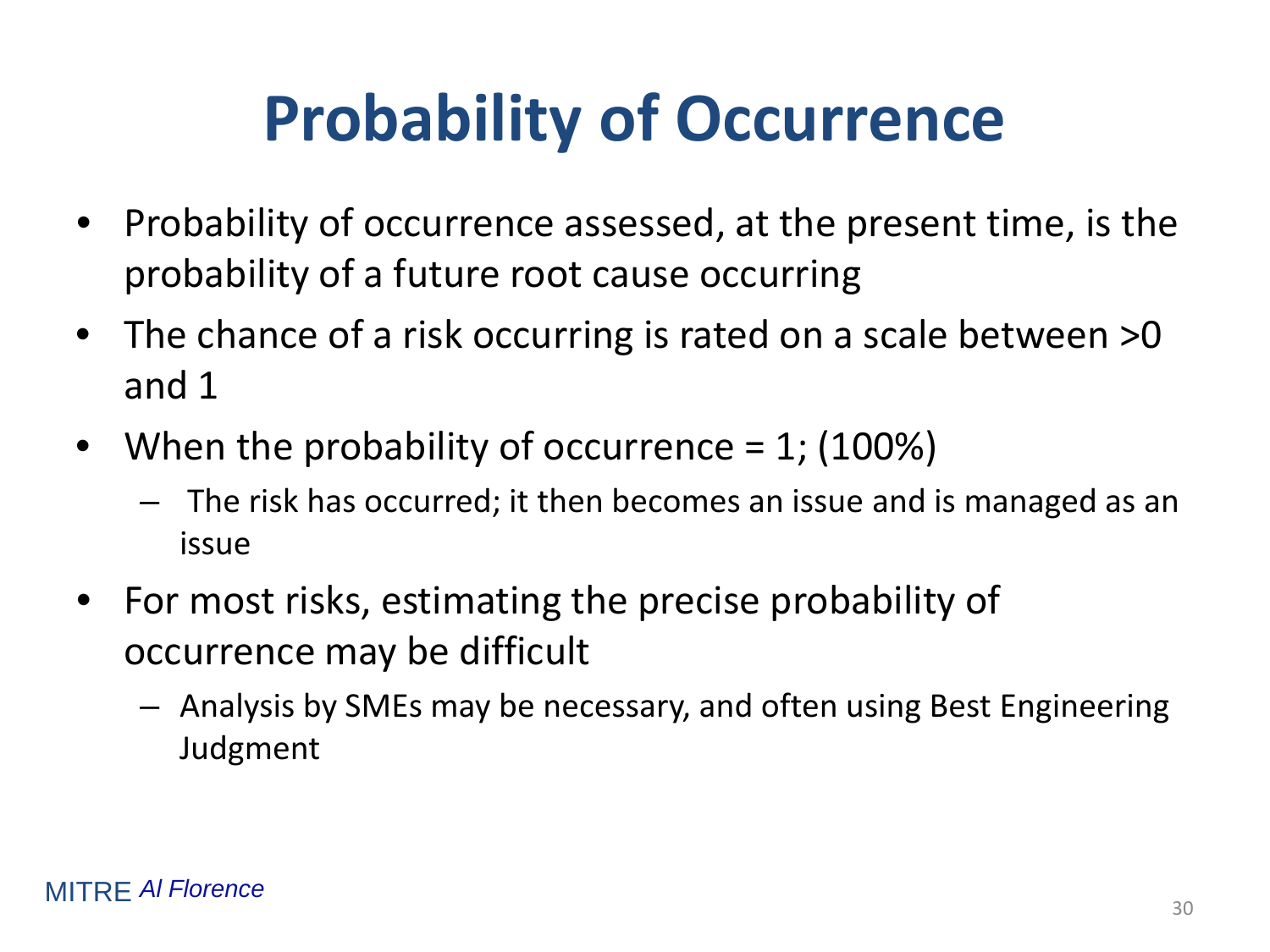## **Probability Scores**

• Probability of occurrence may begin with a qualitative description of probability, which will tie to a numeric range of probability.

| <b>Probability Description</b> | Probability % of  |  |
|--------------------------------|-------------------|--|
|                                | Occurrence        |  |
| Very High (Extremely likely)   | $≥81\%$ and =100% |  |
| High (Probable)                | $61\% - 80\%$     |  |
| Medium (Possible)              | $41\% - 60\%$     |  |
| Low (Unlikely)                 | $21\% - 40\%$     |  |
| Very Low (Highly improbable)   | $>1\% - 20\%$     |  |

#### Sample Risk Probability Scores

#### MITRE *Al Florence*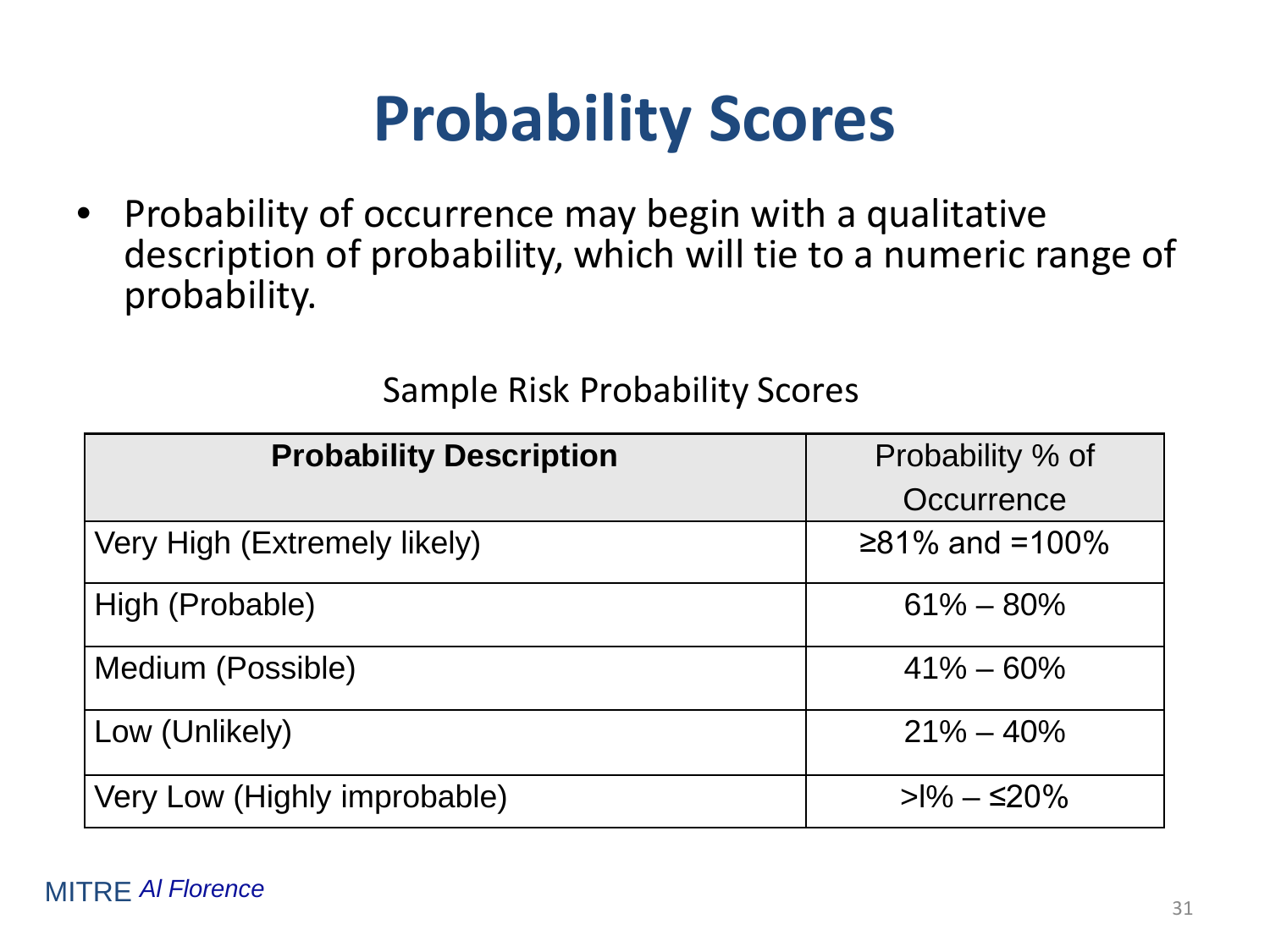# **Consequence of Risk Occurrence (Impact)**

- Risks are reviewed for the effect that they would have on the project's objectives and other elements of the program
- The level of impact, may be rated from very low (1) to very high (5), and is assessed against at least four categories:
	- Cost
	- Schedule
	- Scope
	- Performance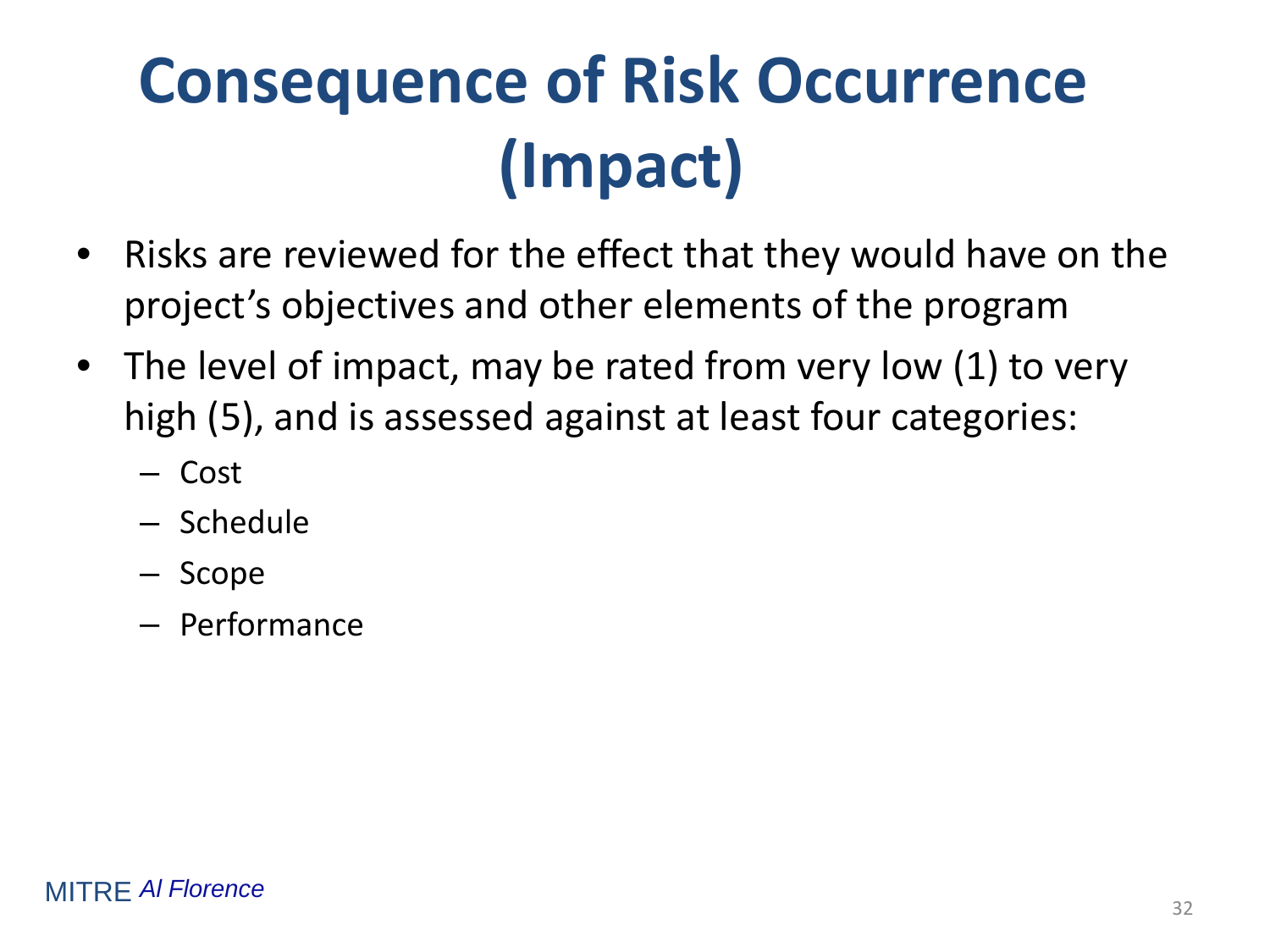### **Consequence of Risk Occurrence**

| Program/Project  | <b>Very Low</b>   | Low                | <b>Medium</b>    | <b>High</b>     | <b>Very High</b>  |
|------------------|-------------------|--------------------|------------------|-----------------|-------------------|
| <b>Objective</b> | Minor             | Moderate           | <b>Serious</b>   | Critical        | Catastrophic      |
| Cost             | Insignificant     | Increase           | Increase         | Increase        | Increase          |
|                  | increase          | $< 2\%$ of         | $2-5%$ of        | $6 - 10\%$ of   | > 10% of          |
|                  |                   | budget baseline    | budget baseline  | budget baseline | budget baseline   |
| <b>Schedule</b>  | Insignificant     | Slippage $<$ 2% of | Slippage 2-5% of | Slippage 6-10%  | Slippage $> 10\%$ |
|                  | slippage          | project baseline   | project baseline | of project      | of project        |
|                  |                   | schedule           | schedule         | baseline        | baseline          |
|                  |                   |                    |                  | schedule        | schedule          |
|                  |                   |                    |                  |                 | $-$ OR $-$        |
|                  |                   |                    |                  |                 | Slippage past a   |
|                  |                   |                    |                  |                 | milestone         |
|                  |                   |                    |                  |                 | mandated by       |
|                  |                   |                    |                  |                 | Congress          |
| Scope            | Scope decrease    | Minor areas of     | Major areas of   | Scope reduction | Project outcome   |
|                  | barely noticeable | scope affected     | scope affected   | unacceptable to | is effectively    |
|                  |                   |                    |                  | sponsor         | useless           |
| Performance      | Performance       | Performance        | Performance      | Performance     | Project outcome   |
|                  | degradation       | degradation        | reduction        | reduction       | is effectively    |
|                  | barely noticeable | noticeable, but    | requires sponsor | unacceptable to | useless           |
|                  |                   | does not fail      | approval         | sponsor         |                   |
|                  |                   | acceptance         |                  |                 |                   |
|                  |                   | criteria           |                  |                 |                   |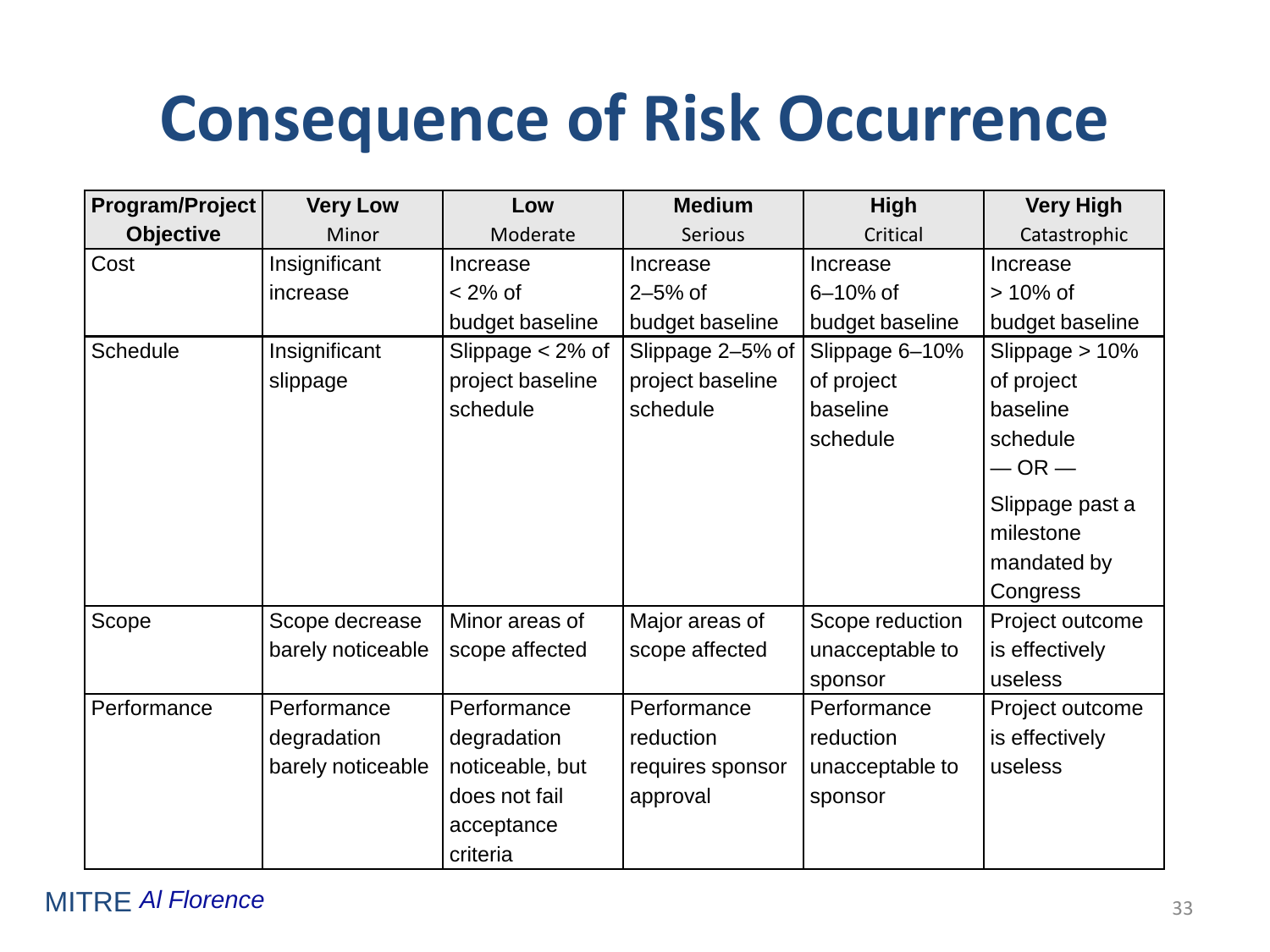

Risk exposure. (ISO/IEC 16085:2006 Systems and software [engineering--Life cycle processes--Risk management](http://www.iso.org/iso/en/CatalogueListPage.CatalogueList)

(1) the potential loss presented to an individual, project, or organization by a risk

(2) a function of the likelihood that the risk will occur and the magnitude of the consequences of its occurrence

- Risk exposure can also be called **Risk Priority**
	- The priority of a risk helps to determine the amount of resources and time that should be dedicated to managing and monitoring the risk
	- Very Low, Low, Medium, High, and Very High priority is assessed by using probability and impact scores
	- The potential timing of a risk event may also be considered when determining risk management actions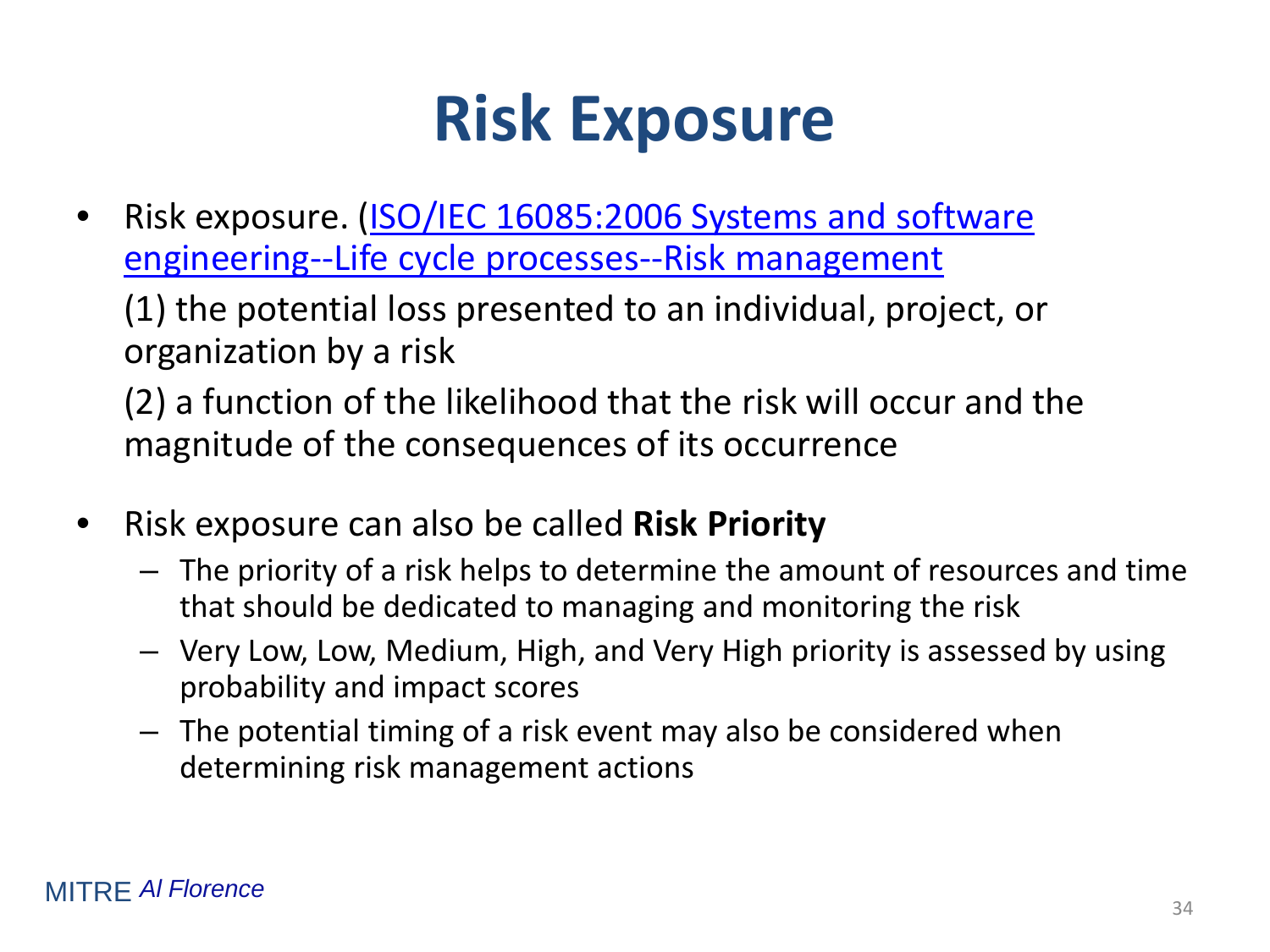### **Risk Priorities**

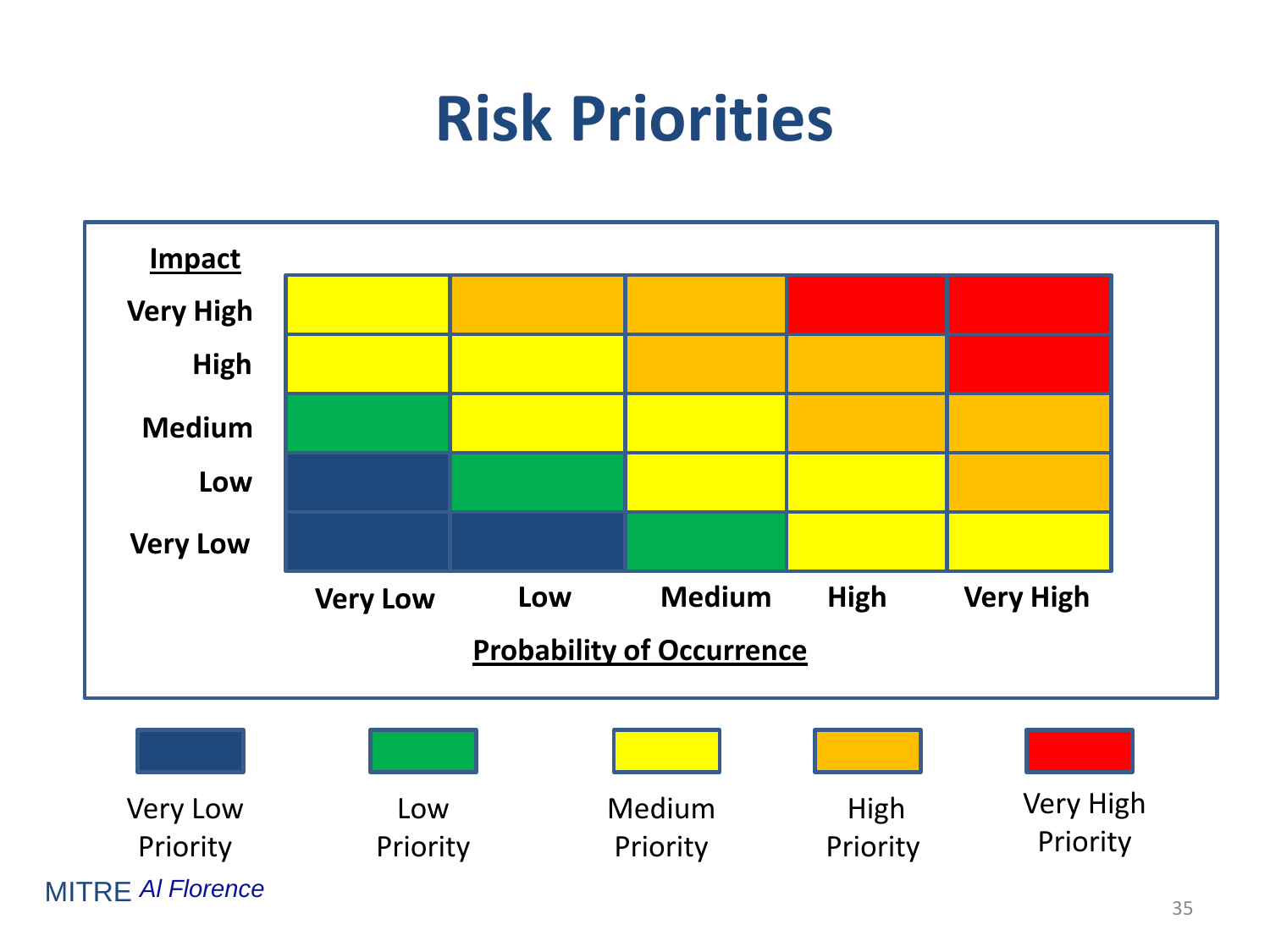### **Risk Priority vs. Mitigation/Contingency**



Very Low Priority Risks are placed in a Risk Watch List which are periodically monitored. Other Risks are monitored more aggressively.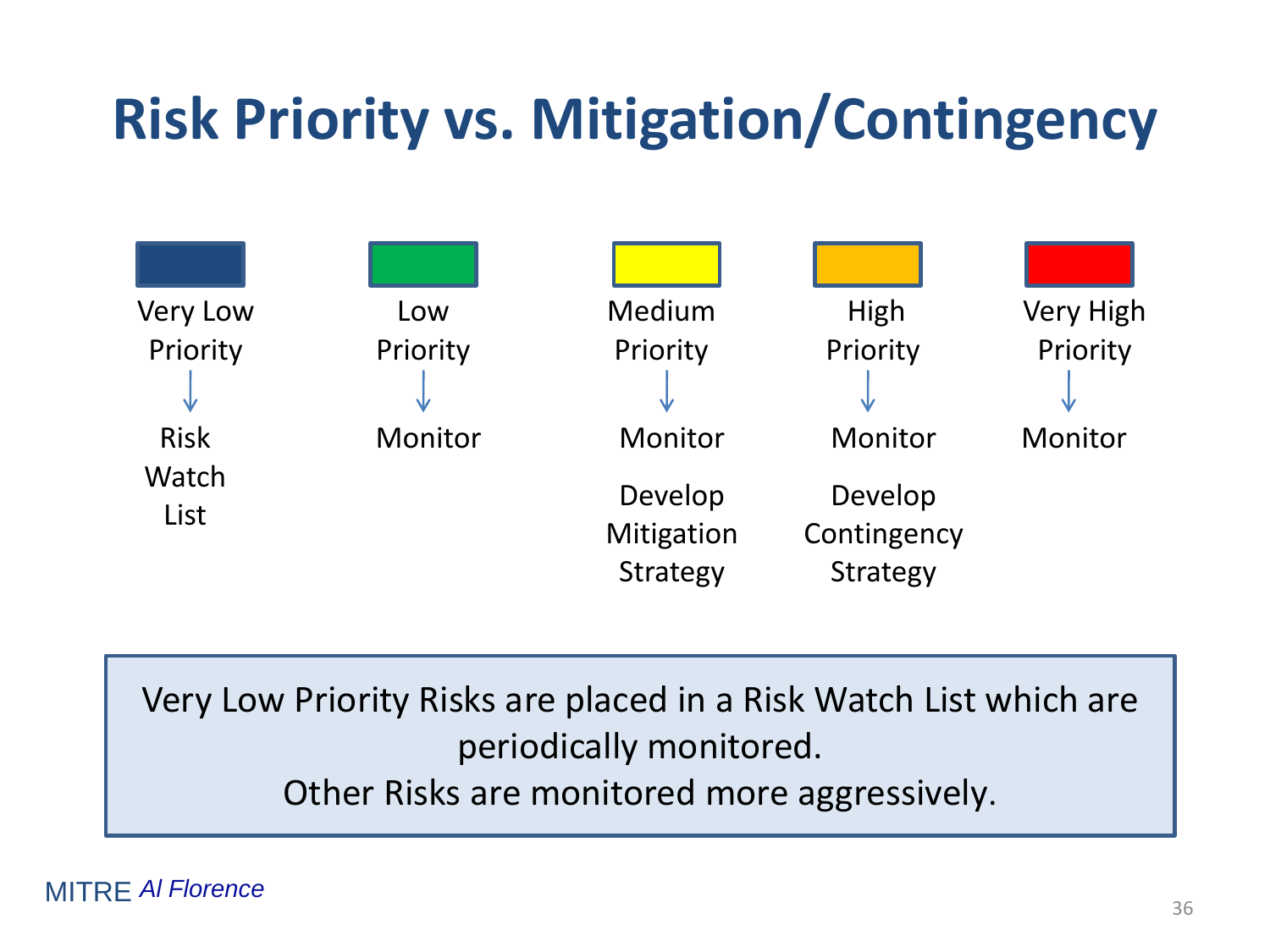# **Identifying Triggers**

- Triggers are specific events or conditions that indicate when to execute mitigation or contingency strategies
- Unless a condition is immediate, a trigger should be defined
- Examples of triggers may include:
	- Cost performance
	- Schedule performance
	- Results of management reviews
	- Occurrence of the risk
		- as a trigger for execution of contingency strategies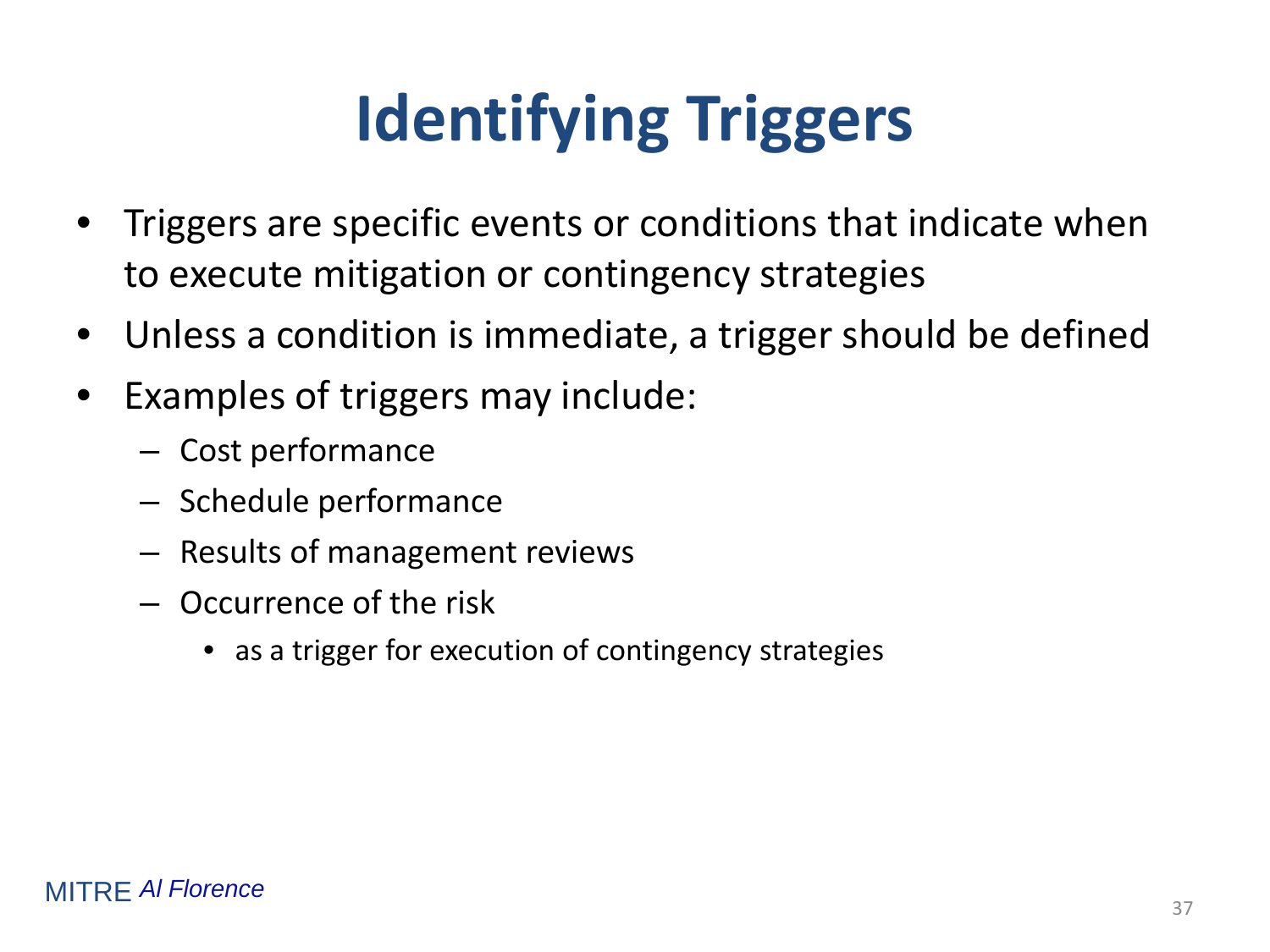### **Risk Response**

- Risk response is the process of developing options and determining actions to enhance opportunities and reduce threats to the project's objectives
- Risk response must be
	- Appropriate to the significance of the risk
	- Cost effective in meeting the challenge
	- Timely and realistic within the project contend
	- Agreed to by all parties involved

PMBOK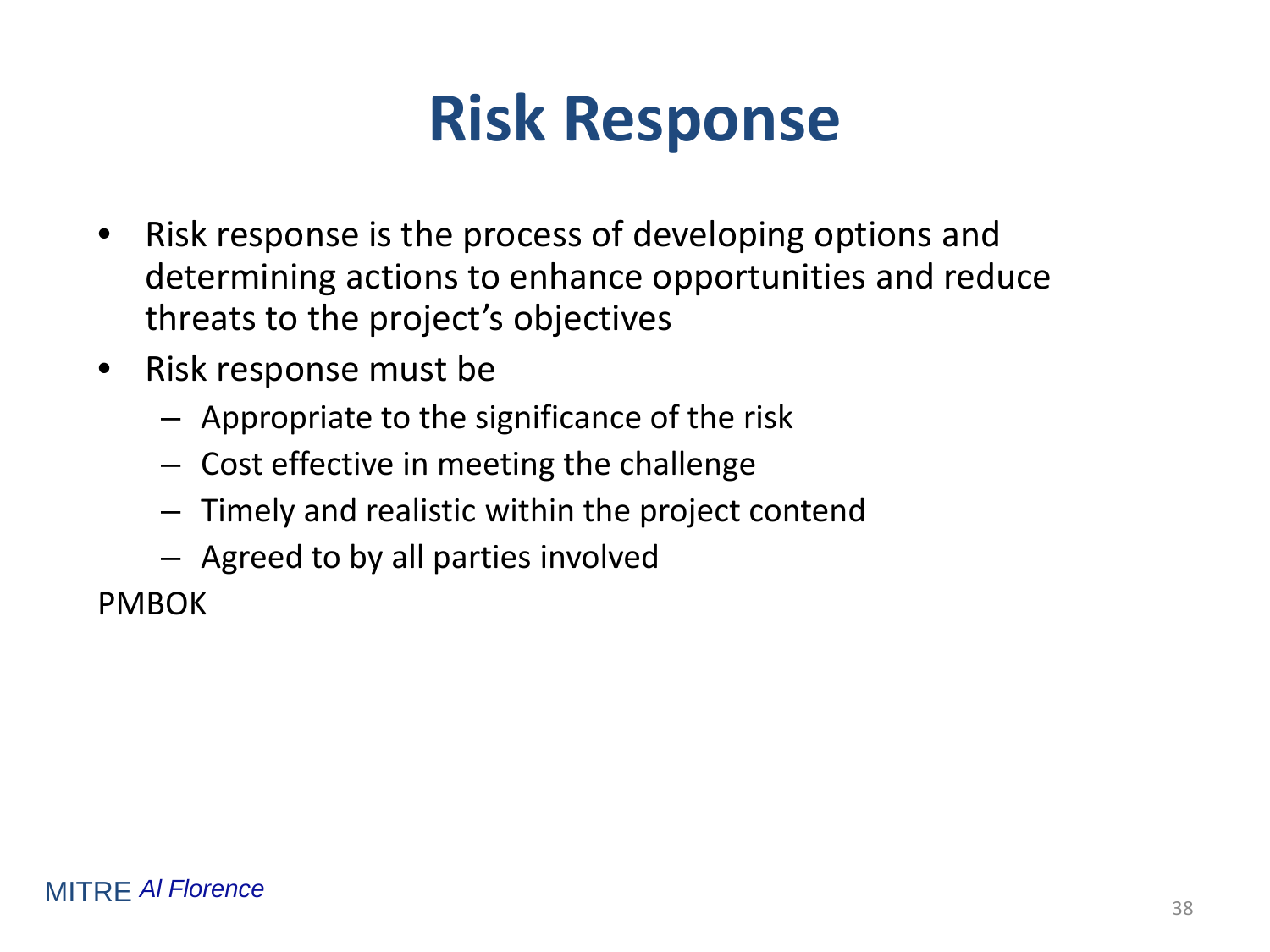### **Risk Response**

- Risk Responses has at least five components
	- Acceptance
	- Avoidance
	- Transfer
	- Escalate
	- Mitigate *(contingencies – for issues)*
- Acceptance Accept the consequences of the risk occurring
	- Other responses may not be possible
	- Cost to respond may be greater than the benefit
	- May not be possible to prevent the impact if the risk occurs
	- Impact may be negligible
	- Risk may be imminent and should be handled as an issue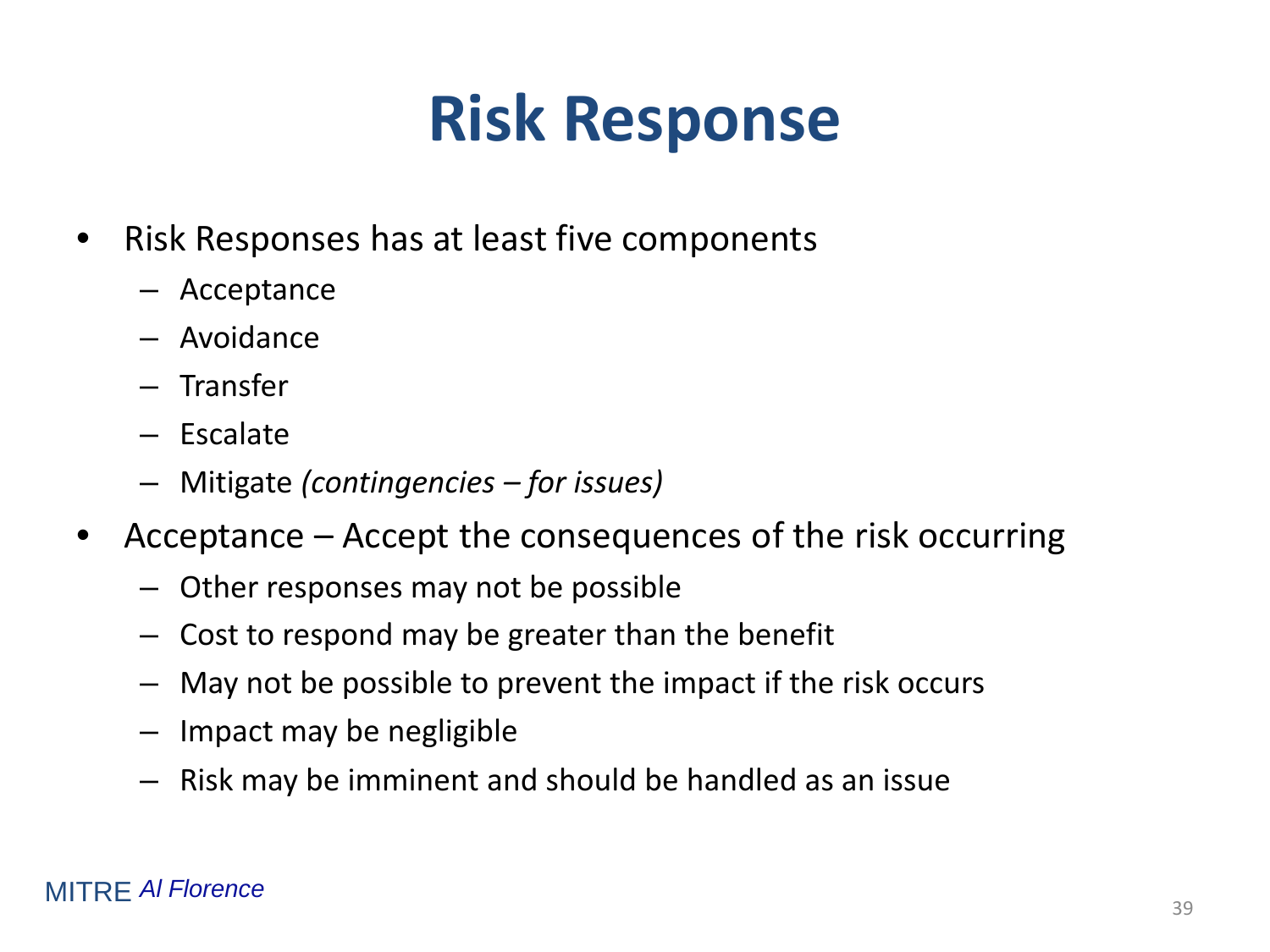# **Risk Avoidance/Transfer**

- Avoidance
	- Eliminate the sources of high risk and replace them with a lowerrisk alternative
	- Avoid risks with good management and engineering practices
- Transfer Shift the responsibility of managing and resolving the risk to another party
	- May be better able to manage the risk
	- May be the proper owner of the risk
	- Transfer could be from one party to another within the same organization
	- Transfer could be to a completely different organization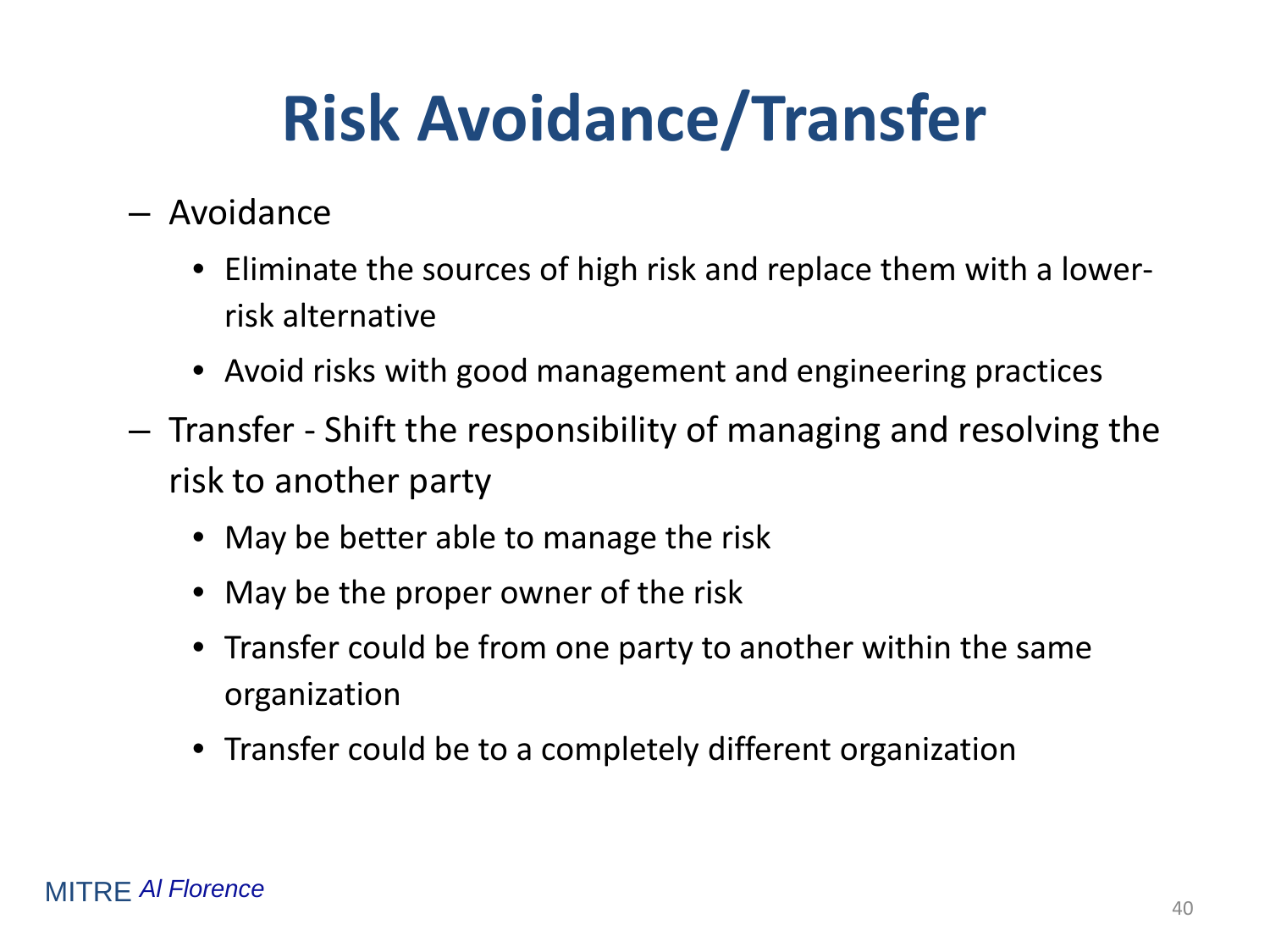### **Risk Escalation**

- Escalation Risks should be managed at the lowest practical level
	- But conditions may arise where a risk should be escalated to higher levels of management or beyond the program/project
	- The next higher organizational (Governance) entity may be able to better to handle the risk/issue
	- Thresholds may exist that determine escalation
		- Cost of impact
		- Schedule effect of Impact
		- Scope of impact
		- Performance effect of impact
		- Time critical
		- Cost critical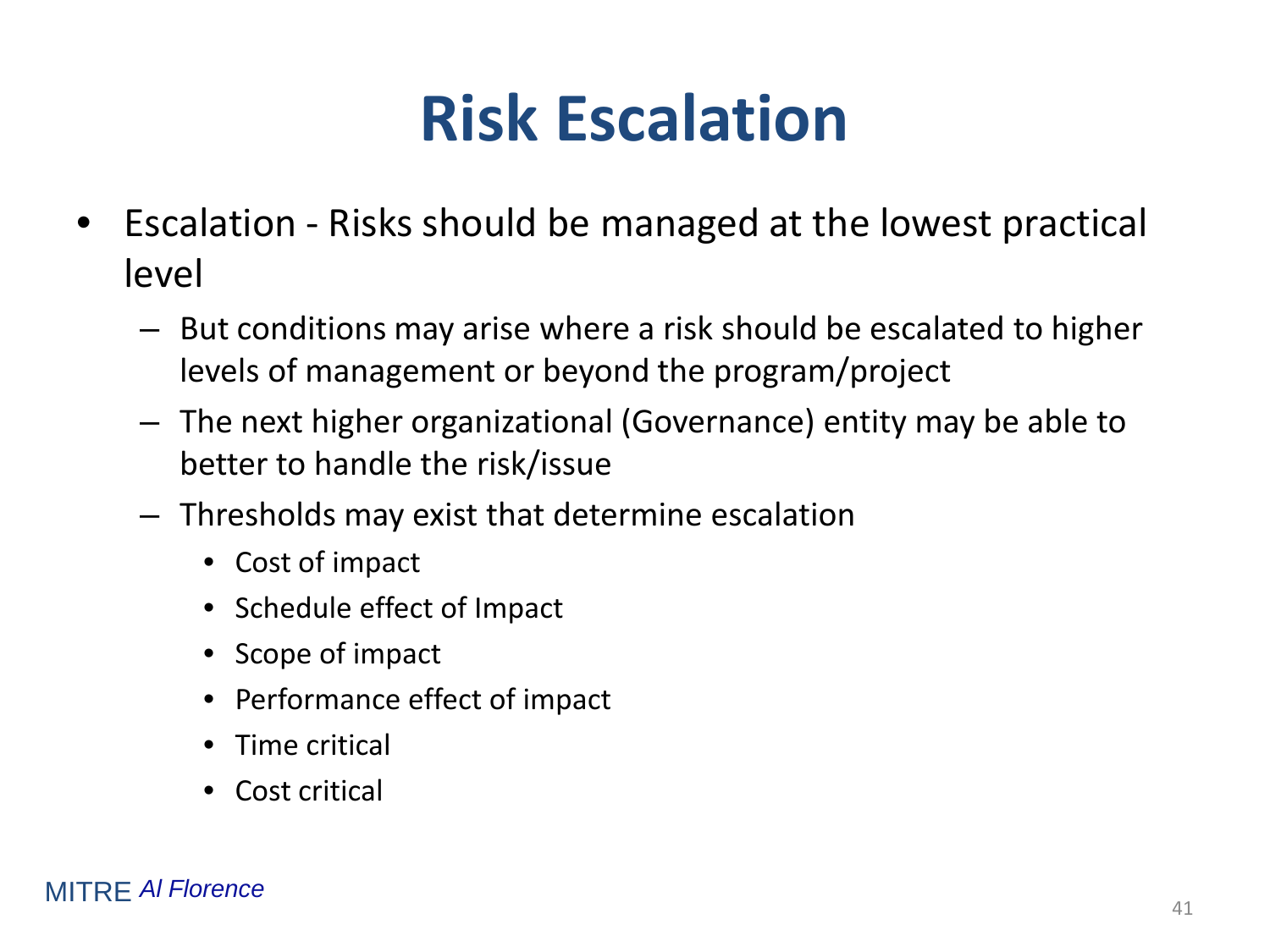- Taking early action to reduce the probability and/or impact of a risk occurring is often more effective that trying to repair the damage after the risk has occurred
- Adapting less complex processes, conducting more tests, or choosing a more stable supplier are examples of mitigation actions

PMBOK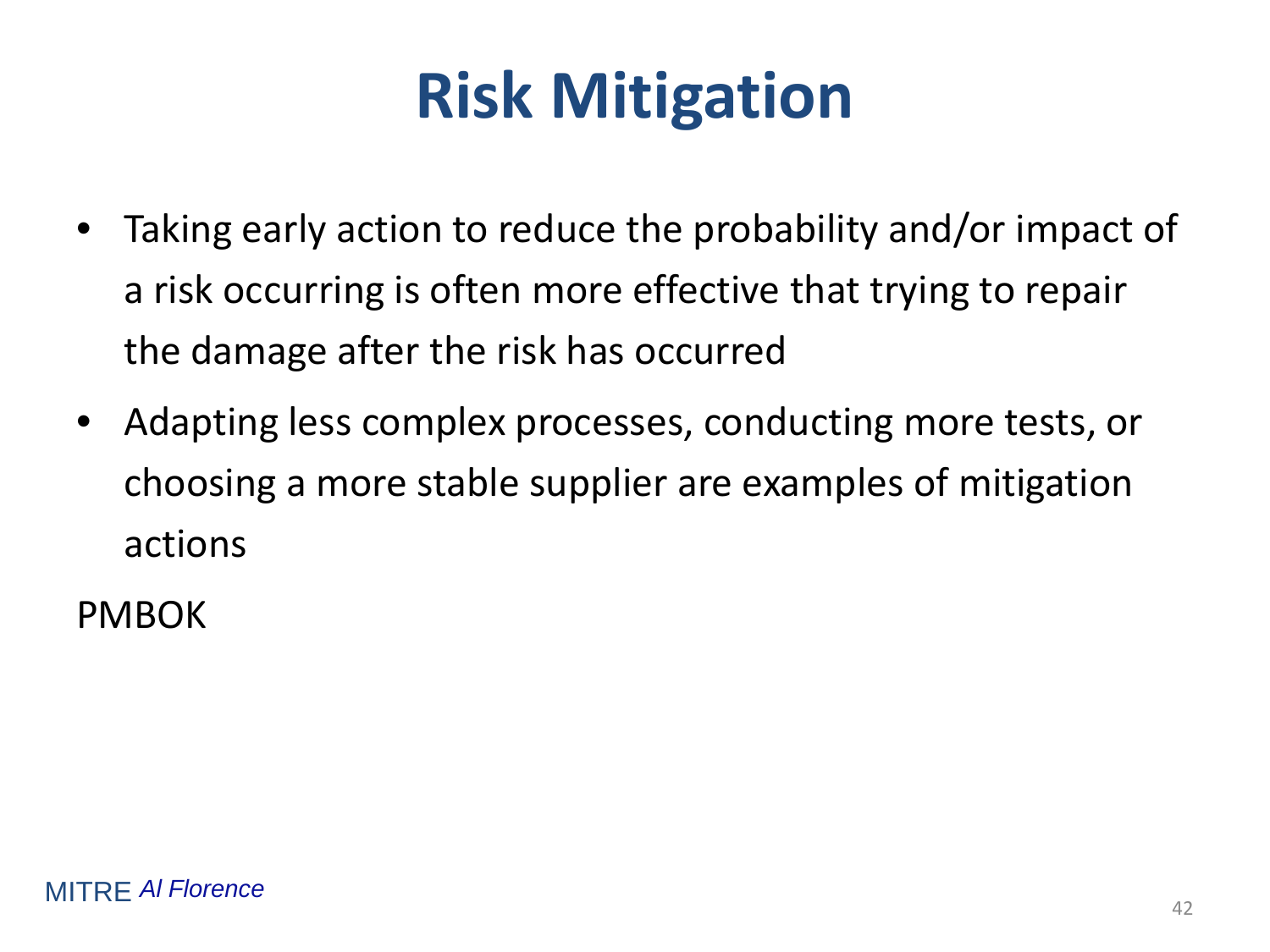- The following are important guidelines for effective risk mitigation:
	- Prepare detailed mitigation strategies for all medium, high and very high risks
		- With sufficient detail about what is to be done, when, where, and by whom
	- Develop mitigation strategies as early as possible, allowing time to address risks needing special attention or action
		- Helps reduce the chance of having high-priority risks appear at the last moment on the critical path
	- Prepare contingency strategies for all high and very high priority risks and risks imminent to occur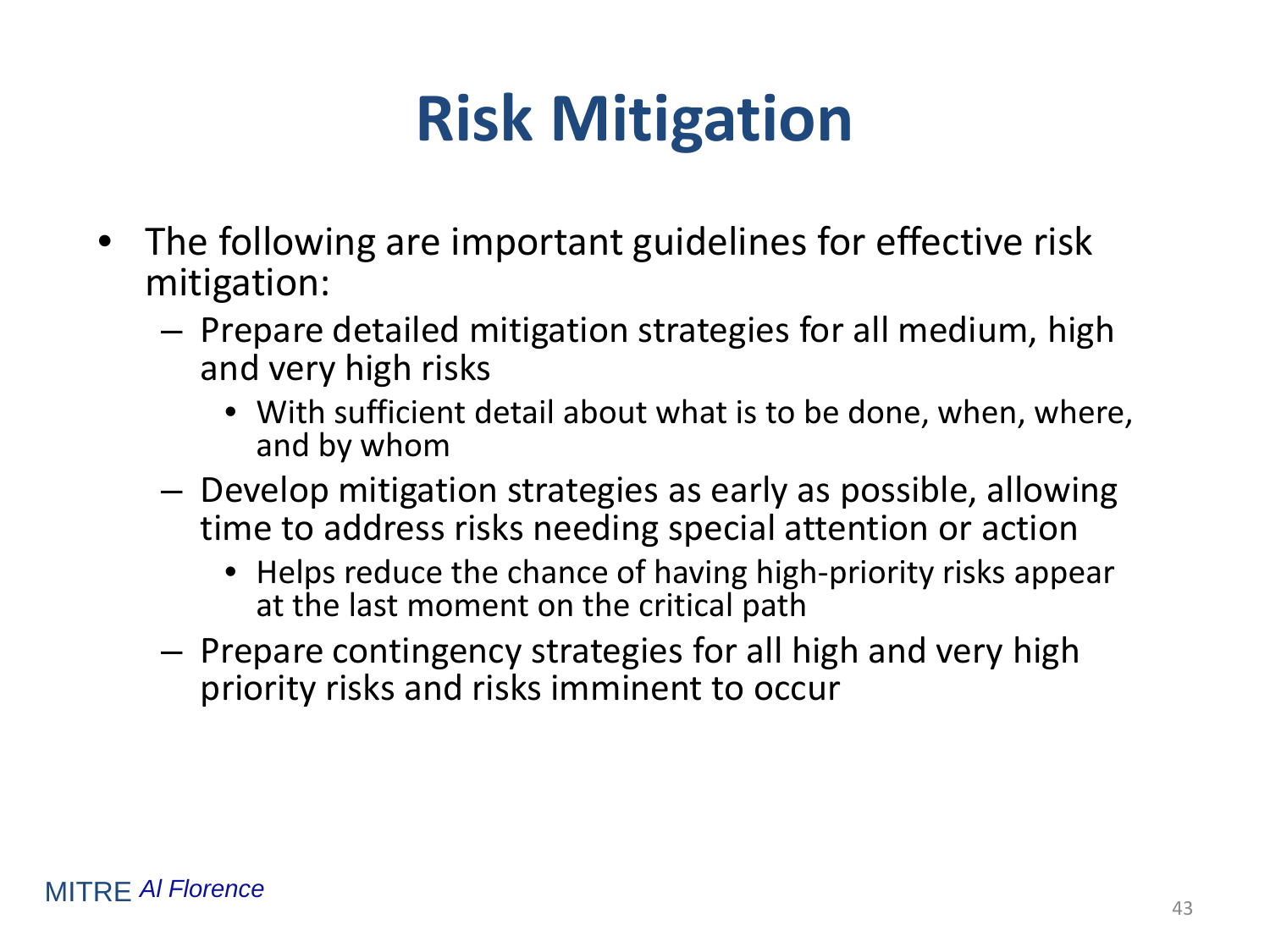### **Background Information**

- Adaptations of the following strategies can be applied to a range of risks. This list is intended merely as a starting point for thinking about risk mitigation
	- Multiple Development Efforts Create competing systems in parallel that meet the same scope and performance requirements
	- Alternative Design Create a backup design option that uses a less risky approach
	- Trade Studies Conduct studies to arrive at the least risky solution
	- Early Prototyping Build and test prototypes early in the system development
	- Incremental Development Design with the intent of upgrading system parts in the future

#### MITRE AI Florence **44**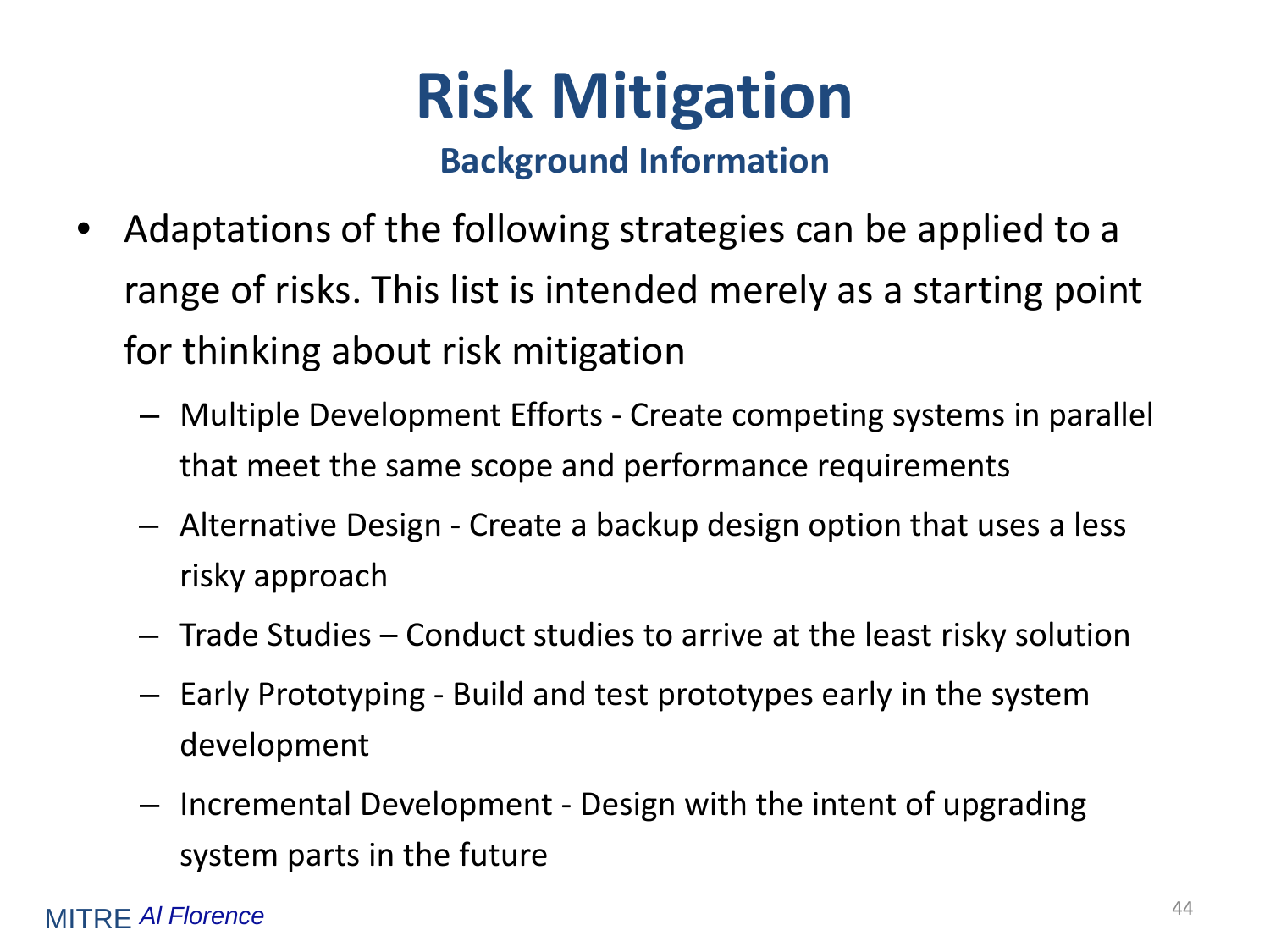- Technology Maturation Efforts Normally, technology maturation is used when the desired technology will replace an existing technology that is available for use in the system
- Robust Design This approach, while it could be more costly, uses advanced design and manufacturing techniques that promote quality through design
- Reviews, Walk-Throughs, and Inspections These three actions can be used to reduce the probability/likelihood and potential consequences/impacts of risks through timely assessment of actual or planned events
- Design of Experiments This engineering tool identifies critical design factors that are sensitive, and therefore potentially high-risk, to achieve a particular user requirement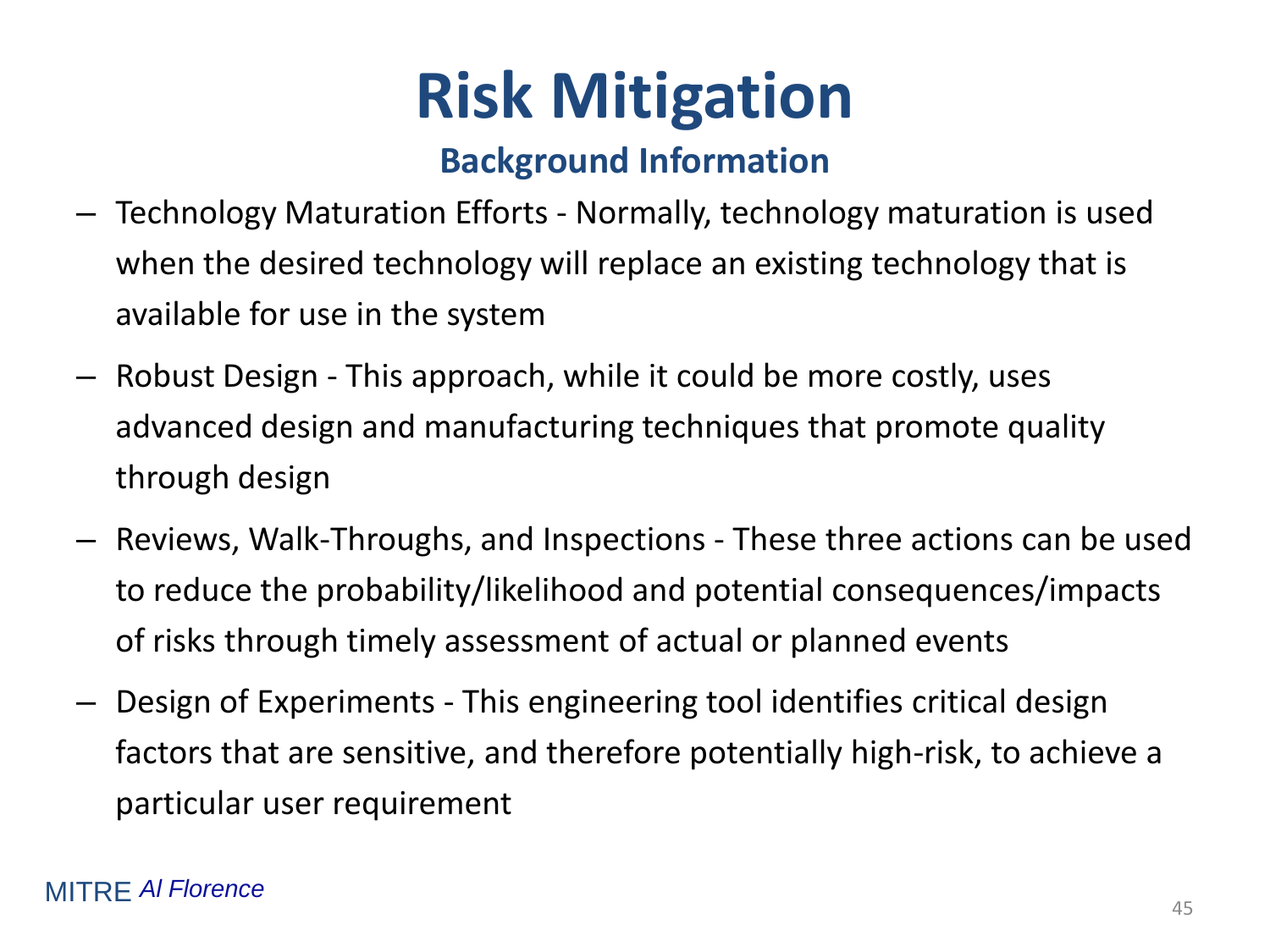- Open Systems Carefully selected commercial specifications and standards, which can result in lower risks
- Use of Standard Items/Software Reuse Use of existing and proven hardware and software, where applicable, can substantially reduce risks
- Use of Mock-Ups The use of mock-ups, especially man-machine interface mock-ups, can be used to conduct early exploration of design options
- Modeling/Simulation Modeling and simulation can be used to investigate various design options and system requirement levels
- Key Parameter Control Boards The practice of establishing a control board for a parameter may be appropriate when a particular feature (such as system weight) is crucial to achieving the overall program requirements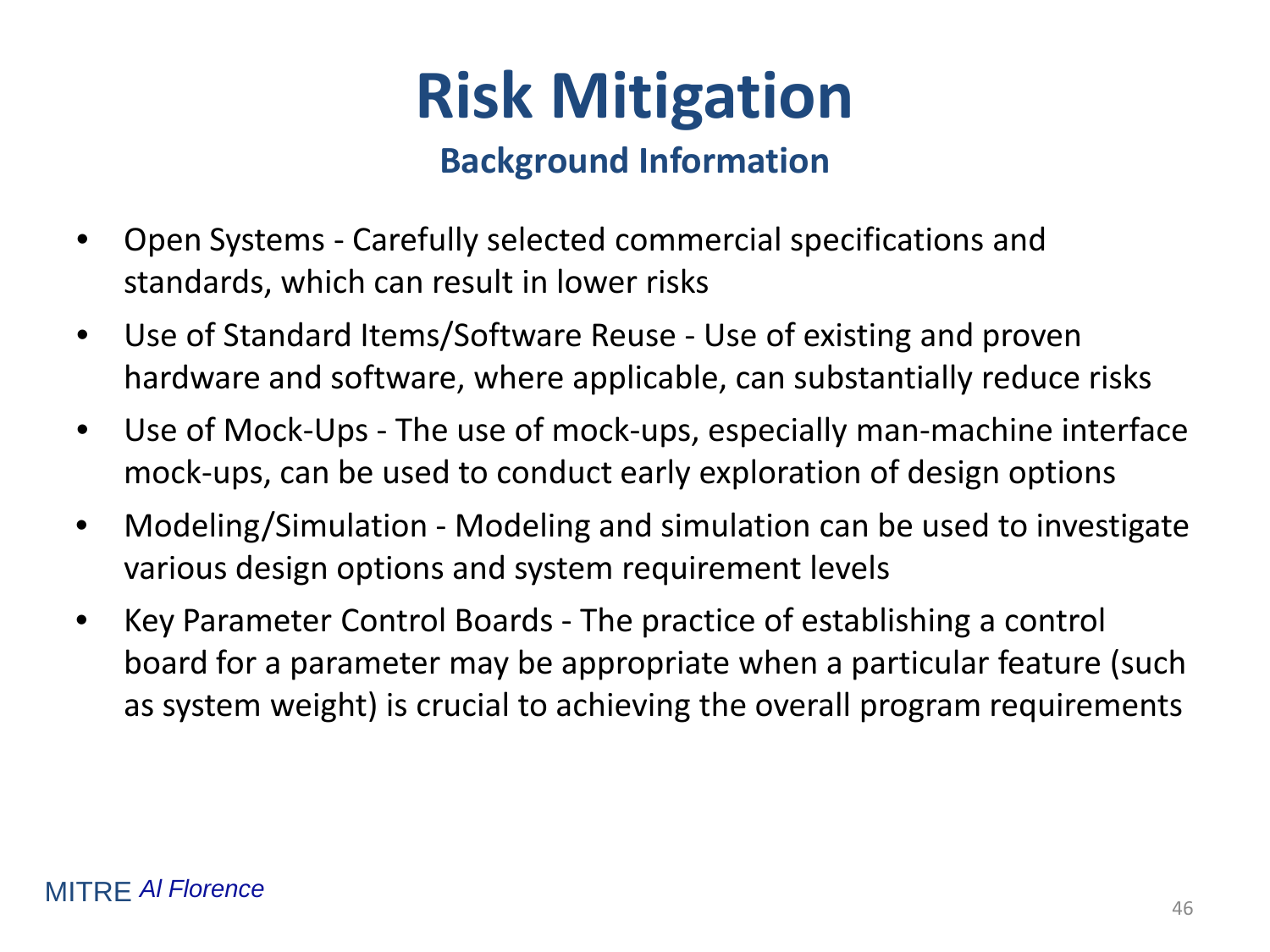# **Risk Monitoring and Control**

- In order to effectively monitor and control risks a Risk Repository needs to be established
	- Also called a Risk Register
- There are many risk tools that provide repository capabilities:
	- Home developed tools
	- Commercial tools
	- Corporate/agency tools

Note: Risk register implementation may depend on project size. A month long project might just need a spread sheet table whereas a multi-year, geographically dispersed project may require an internet and SQL-based database tool.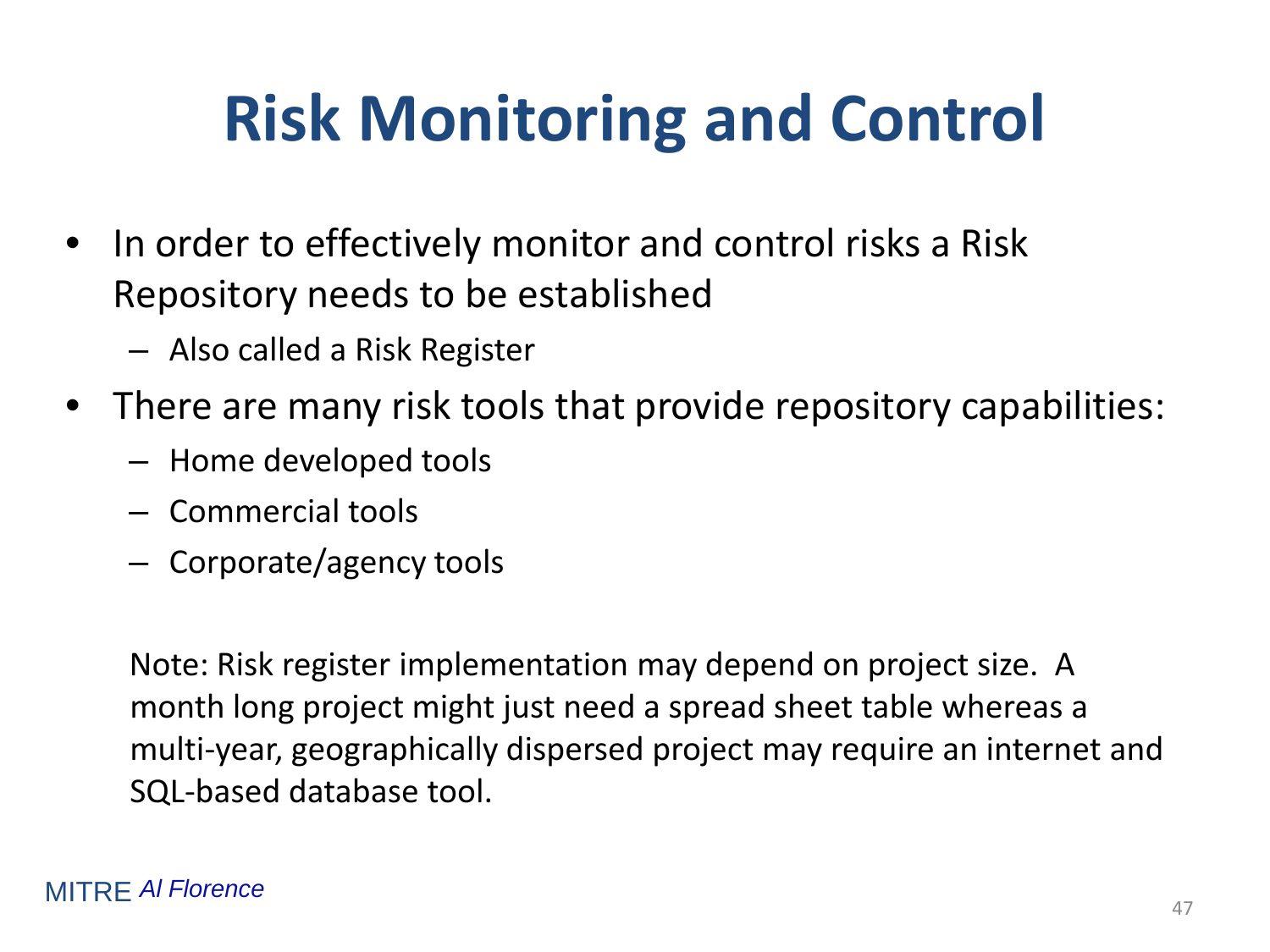### **Where Are We**

- Introduction
- Reasons for Risk Management
- Risk Management
- *Questions/Discussion*
- *References*
- *Contact Information*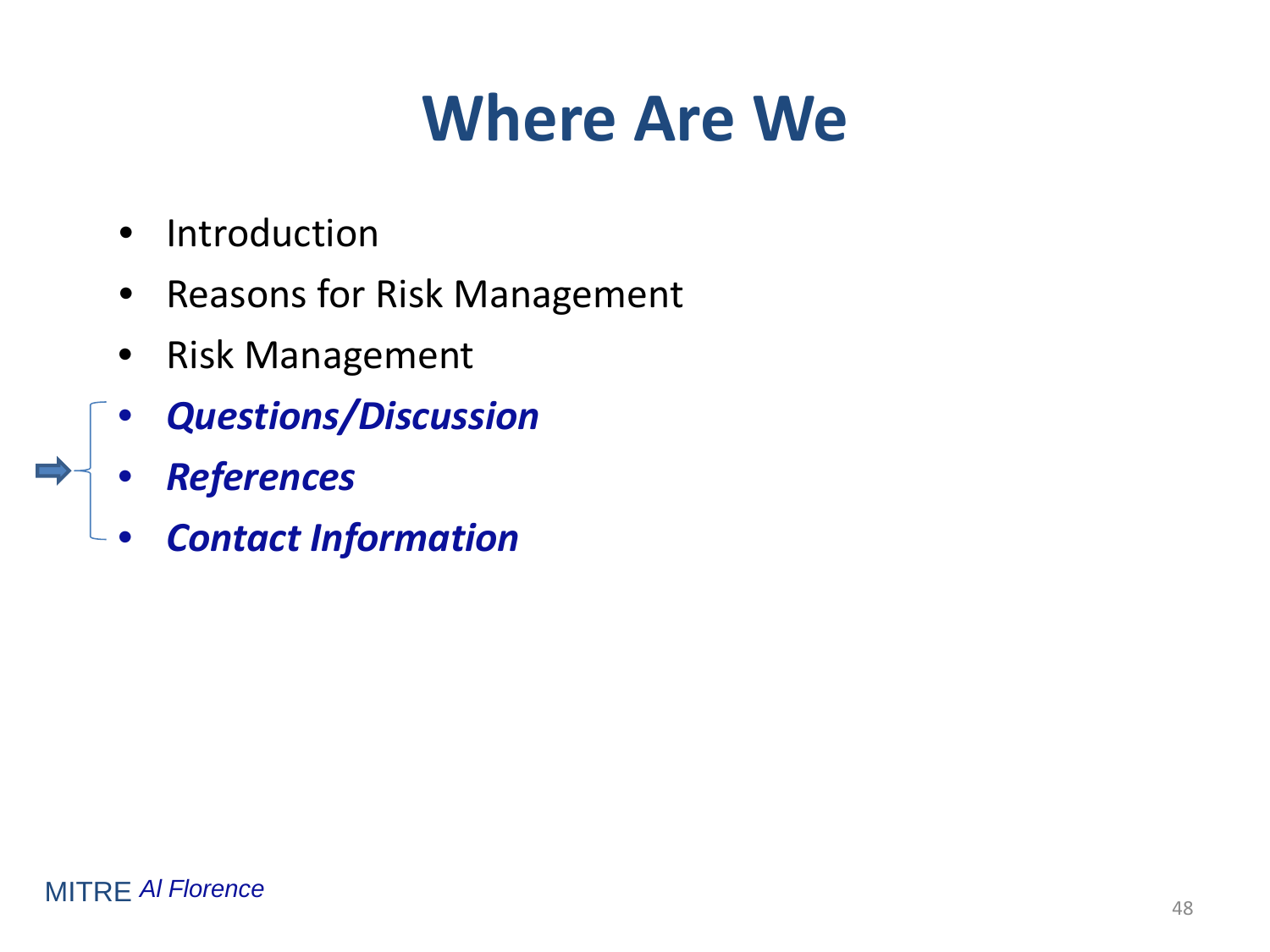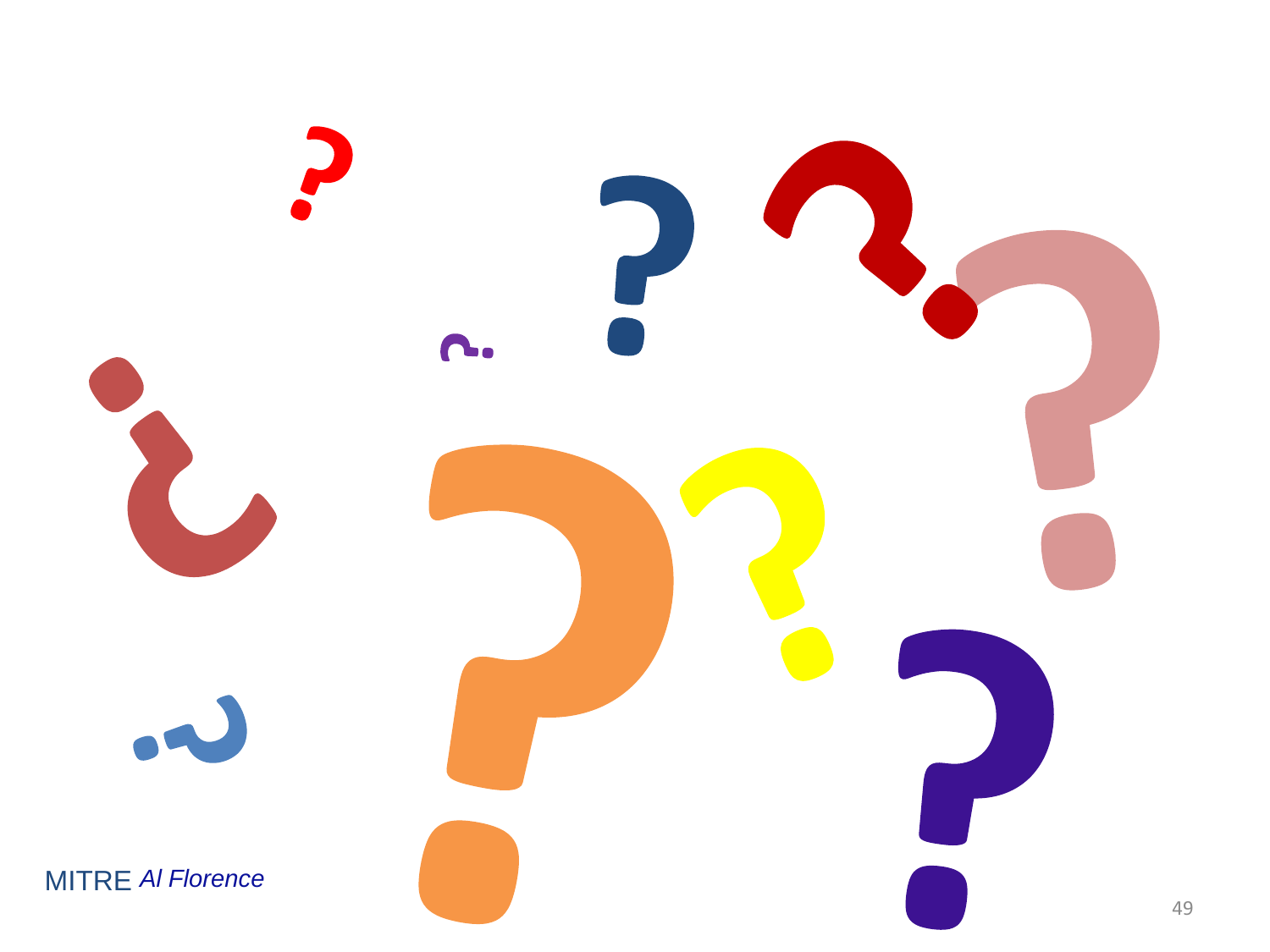### **References**

- *IEEE/EIA 12207.2-1997 Annex L—Risk Management Implementing a Risk Management Process for a Large Scale Information System Upgrade – A Case Study;* Paul R. Garvey, The MITRE Corporation, INCOSE/PMI Risk Management Symposium 9 & 10 May 2001, INCOSE *INSIGHT*, Vo1 4. Issue 1, April 2001
- *Managing Risks, Methods for Software Systems Development,;* SEI Series in Software Engineering, Elaine M. Hall, 1998 Addison-Wesley
- *Reducing Risks with the Proper Specification of Requirements;* Al Florence*;* Risky Requirements, Crosstalk, The Journal of Defense software Engineering, April 2000
- *Project Management Body of Knowledge (PMBOK )*
- *Issue Management Plan Preparation Guidelines;* QATAR National Project Management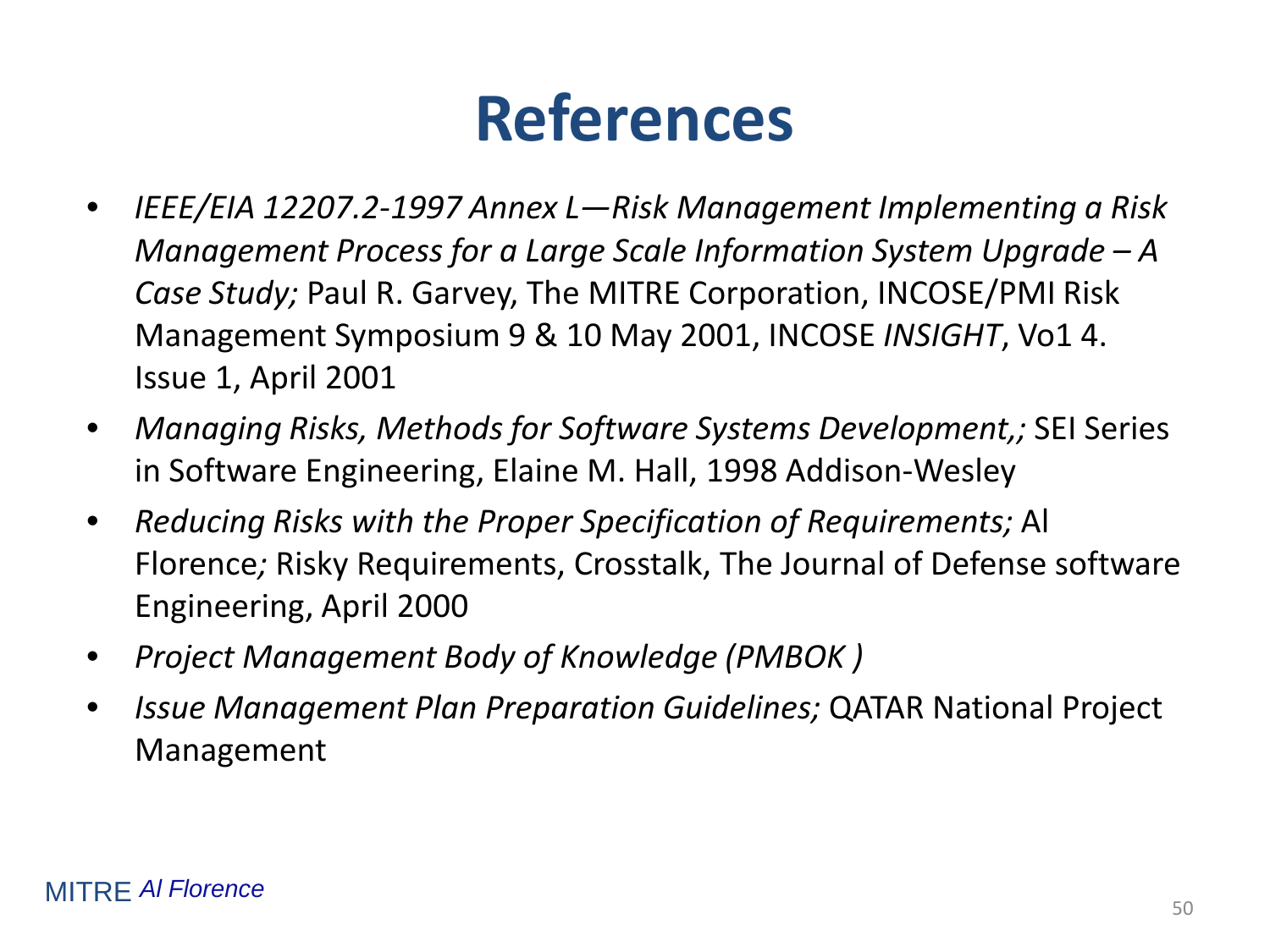### **References**

- *Capability Maturity Model Integration (CMMI)*
	- *CMMIfor Development v1.3*
	- *CMMI for Acquisition v1.3*
	- *CMMI for Service v1.3*

Software Engineering Institute (SEI)

- *IEEE Std 1540-2004, IEEE Standard for Software Life Cycle Processes— Risk Management;* IEEE
- *Issue Management Plan Preparation Guidelines;* QATAR National Project Management
- *The Black Swan: The Impact of the Highly Improbabl*e; Nazism Nicholas Tale ; The Random House Publishing Company
- [http://pascal.computer.org/sev\\_display/index.action](http://pascal.computer.org/sev_display/index.action) SEVOCAB: Software and Systems Engineering Vocabulary